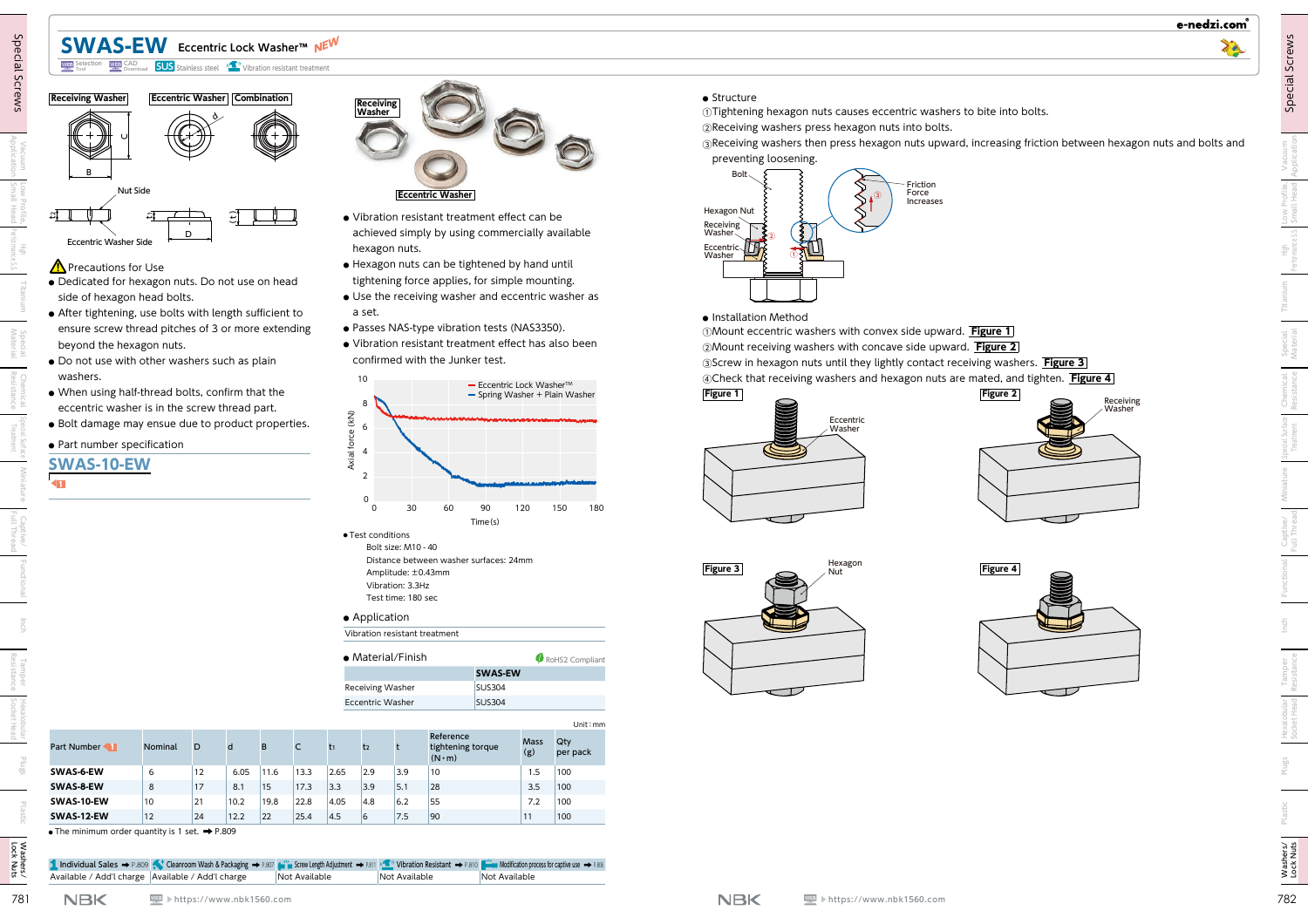| $2-C$ | $t = 0.1$       |
|-------|-----------------|
| $2-C$ | $2^{0.2}_{0.2}$ |





|             | <b>SWA-2-8-AW</b>  | $\overline{2}$ | 8  |   |  |
|-------------|--------------------|----------------|----|---|--|
| Captive/    | <b>SWA-3-8-AW</b>  | 3              | 8  |   |  |
|             | <b>SWA-4-8-AW</b>  | $\overline{4}$ | 8  |   |  |
|             | <b>SWA-4-10-AW</b> | 4              | 10 | ٠ |  |
| Functional  | <b>SWA-4-12-AW</b> | 4              | 12 |   |  |
|             | <b>SWA-4-15-AW</b> | 4              | 15 |   |  |
|             | <b>SWA-5-8-AW</b>  | 5              | 8  |   |  |
|             | <b>SWA-5-10-AW</b> | 5              | 10 |   |  |
| Inch        | <b>SWA-5-12-AW</b> | 5              | 12 |   |  |
|             | <b>SWA-5-15-AW</b> | 5              | 15 |   |  |
|             | <b>SWA-5-16-AW</b> | 5              | 16 |   |  |
| Tamper      | <b>SWA-5-20-AW</b> | 5              | 20 |   |  |
|             | <b>SWA-6-10-AW</b> | 6              | 10 |   |  |
|             | <b>SWA-6-12-AW</b> | 6              | 12 | э |  |
| Hexalobular | <b>SWA-6-15-AW</b> | 6              | 15 |   |  |
|             | <b>SWA-6-16-AW</b> | 6              | 16 |   |  |

**SWA-AWEL** 

- **●** For securing seating surface on the long hole position and engagement of materials with low marginal seating surface pressure such as aluminum and resin.
- **●** For adjustment of cumulative error in assembly.
- **●** Application

| • Material/Finish | RoHS2 Compliant                          |
|-------------------|------------------------------------------|
|                   | <b>SWA-AW</b>                            |
| Main body         | S45C<br>Ferrosoferric Oxide Film (Black) |

|                          |                     |               |                     | • There is a variety of outside diameters and<br>thickness relative to normal plain washers.                                                    |                                                 |                                                                          |                                                                                                                                                                    |                                   |                          |    |                     |                |    |           |                          |                              |
|--------------------------|---------------------|---------------|---------------------|-------------------------------------------------------------------------------------------------------------------------------------------------|-------------------------------------------------|--------------------------------------------------------------------------|--------------------------------------------------------------------------------------------------------------------------------------------------------------------|-----------------------------------|--------------------------|----|---------------------|----------------|----|-----------|--------------------------|------------------------------|
|                          |                     | • Application | aluminum and resin. | position and engagement of materials with low<br>marginal seating surface pressure such as<br>• For adjustment of cumulative error in assembly. | • For securing seating surface on the long hole |                                                                          |                                                                                                                                                                    |                                   |                          |    |                     |                |    |           |                          |                              |
|                          |                     | Main body     |                     |                                                                                                                                                 |                                                 | Unit: mm                                                                 |                                                                                                                                                                    |                                   |                          |    |                     |                |    |           |                          | Unit: mm<br>$Qty*1$          |
| $D \blacktriangleleft 2$ | $1.5$               |               |                     |                                                                                                                                                 |                                                 | per                                                                      | Part Number                                                                                                                                                        | $d \blacktriangleleft$            | $D \blacktriangleleft 2$ |    | $1.5$               | $\overline{2}$ | 3  | 5         | Mass (g)                 | per<br>pack                  |
| 8                        |                     |               |                     |                                                                                                                                                 |                                                 |                                                                          | <b>SWA-8-12-AW</b>                                                                                                                                                 | 8                                 | 12                       |    |                     |                |    |           | $1 - 2.5$                | 10                           |
| 8<br>lo                  |                     |               |                     |                                                                                                                                                 |                                                 | $ 10\rangle$                                                             | <b>SWA-8-16-AW</b>                                                                                                                                                 | 8                                 | 16                       |    |                     |                |    |           | $2.4 - 6$                | $ 10\rangle$                 |
| 8                        |                     |               |                     |                                                                                                                                                 |                                                 | $ 10\rangle$                                                             | <b>SWA-8-20-AW</b>                                                                                                                                                 | 8                                 | 20                       |    |                     |                |    |           | $4.2 - 10$               | $ 10\rangle$                 |
| 10 <sup>1</sup>          |                     |               |                     |                                                                                                                                                 |                                                 | $ 10\rangle$                                                             |                                                                                                                                                                    | 8                                 |                          |    |                     |                |    |           | $7 - 17$                 | $ 10\rangle$                 |
| 12                       |                     |               |                     |                                                                                                                                                 |                                                 | $ 10\rangle$                                                             |                                                                                                                                                                    |                                   |                          |    |                     |                |    |           |                          |                              |
| 15                       |                     |               |                     |                                                                                                                                                 |                                                 |                                                                          |                                                                                                                                                                    |                                   |                          |    |                     |                |    |           | $10 - 26$                | 10                           |
|                          |                     |               |                     |                                                                                                                                                 | $2.6 - 3.9$                                     | 10                                                                       | <b>SWA-10-12-AW</b>                                                                                                                                                | 10 <sub>1</sub>                   | 12                       |    |                     |                |    |           | $0.55 - 1.4$             | $ 10\rangle$                 |
| 8                        |                     |               |                     |                                                                                                                                                 | $0.25 - 0.49$                                   | $ 10\rangle$                                                             | SWA-10-16-AW                                                                                                                                                       | 10 <sup>1</sup>                   | 16                       |    |                     |                |    |           | $2.9 - 4.8$              | $ 10\rangle$                 |
| 10<br>lo                 |                     |               |                     |                                                                                                                                                 | $0.47 - 1.4$                                    | 10                                                                       | SWA-10-20-AW                                                                                                                                                       | $ 10\rangle$                      | 20                       |    |                     |                |    |           | $3.7 - 9.3$              | $ 10\rangle$                 |
| 12                       |                     |               |                     |                                                                                                                                                 | $0.74 - 2.2$                                    | $ 10\rangle$                                                             | SWA-10-25-AW                                                                                                                                                       | $ 10\rangle$                      | 25                       |    |                     |                |    |           | $9.8 - 16$               | 10                           |
| 15                       |                     |               |                     |                                                                                                                                                 | $2.5 - 3.7$                                     | $ 10\rangle$<br>$ 10\rangle$                                             | SWA-10-30-AW                                                                                                                                                       | $ 10\rangle$                      | 30 <sup>°</sup>          |    |                     |                |    |           | $15 - 25$                | $ 10\rangle$                 |
| 16<br>IO                 |                     |               |                     |                                                                                                                                                 | $2.9 - 4.3$<br>$2.3 - 4.7$                      | $ 10\rangle$                                                             | SWA-12-16-AW<br>SWA-12-20-AW                                                                                                                                       | 12 <br>$ 12\rangle$               | 16<br>$ 20\rangle$       |    |                     |                |    |           | $2.1 - 3.5$<br>$3.2 - 8$ | $ 10\rangle$<br>$ 10\rangle$ |
| 20<br>10                 |                     |               |                     |                                                                                                                                                 | $0.4 - 1.2$                                     | $ 10\rangle$                                                             | SWA-12-25-AW                                                                                                                                                       | 12                                | 25                       |    |                     |                |    |           | $9 - 15$                 | 10                           |
| 12<br>lo                 |                     | le            |                     |                                                                                                                                                 | $0.68 - 2$                                      | $ 10\rangle$                                                             | <b>SWA-12-30-AW</b>                                                                                                                                                | 12                                | $ 30\rangle$             |    |                     |                |    |           | $14 - 23$                | $ 10\rangle$                 |
| 15                       |                     |               |                     |                                                                                                                                                 | $2.4 - 3.5$                                     | 10                                                                       | SWA-16-20-AW                                                                                                                                                       | 16                                | 20                       |    |                     |                |    |           | $1.8 - 4.5$              | 10                           |
| 16                       |                     |               |                     |                                                                                                                                                 | $2.7 - 6.8$                                     | $ 10\rangle$                                                             | <b>SWA-16-25-AW</b>                                                                                                                                                | 16                                | 25                       |    |                     |                |    |           | $6.9 - 11$               | $ 10\rangle$                 |
| 20                       |                     |               |                     |                                                                                                                                                 | $2.3 - 11$<br>$7.3 - 18$                        | $ 10\rangle$<br>$ 10\rangle$                                             | SWA-16-30-AW                                                                                                                                                       | 16                                | 30 <sup>°</sup>          |    |                     |                | lo | $\bullet$ | $12 - 20$                | $ 10\rangle$                 |
|                          | $t \triangleleft 3$ |               | $\overline{2}$      | • Material/Finish<br>$\overline{\mathbf{3}}$                                                                                                    | 5 <sup>5</sup>                                  | SWA-AW<br>S45C<br>Mass (g)<br>$0.3 - 0.6$<br>$0.53 - 1.6$<br>$0.8 - 2.4$ | Height adjustment / Seating surface fall prevention<br>RoHS2 Compliant<br>Ferrosoferric Oxide Film (Black)<br>$Qty*1$<br>pack<br>$0.38 - 0.75$ 10<br>$0.35 - 0.69$ | <b>SWA-8-25-AW</b><br>SWA-8-30-AW |                          | 25 | $t \triangleleft 3$ | 30             | 8  |           |                          |                              |



|         | • Part number specification |                  |
|---------|-----------------------------|------------------|
|         | SWA-2-8-1-AW                |                  |
| Product | $\blacksquare$              | <b>B</b> Product |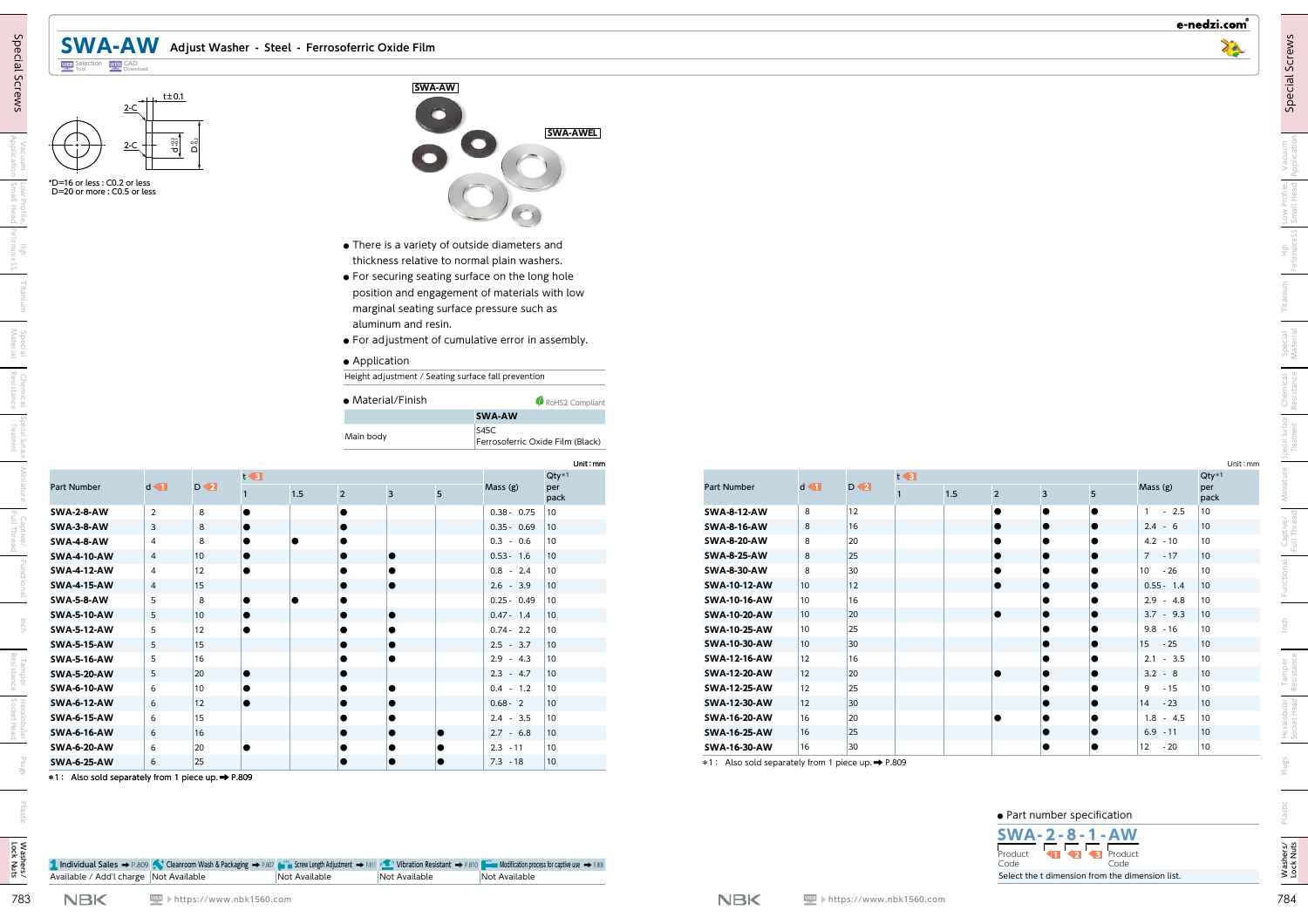| $2-C$ | $t\pm0.1$           |
|-------|---------------------|
| $2-C$ | $D_{\frac{0.2}{2}}$ |





| -<br>٦<br>ı. |  |
|--------------|--|
| ٠            |  |

| <b>SWA-6-1</b> |
|----------------|
| SWA-6-2        |
| SWA-6-2        |
| *1: Also       |
|                |





- **●** There is a variety of outside diameters and thickness relative to normal plain washers.
- **●** For securing seating surface on the long hole position and engagement of materials with low marginal seating surface pressure such as aluminum and resin.
- **●** For adjustment of cumulative error in assembly.
- **●** Application

| • Material/Finish | RoHS2 Compliant                           |
|-------------------|-------------------------------------------|
|                   | <b>SWA-AWEL</b>                           |
| Main body         | S45C<br><b>Electroless Nickel Plating</b> |

| $\frac{1}{2}$            |                                                  |                | <b>SWA-AW</b>                                   |                                   |                                                    |                                                                                                                                                                                                                                                                                                                                                                                                                                                                                                                                                                    |                                                                                                                                                                                                                     |                                             |                     |                |                                         |                                                                                    |
|--------------------------|--------------------------------------------------|----------------|-------------------------------------------------|-----------------------------------|----------------------------------------------------|--------------------------------------------------------------------------------------------------------------------------------------------------------------------------------------------------------------------------------------------------------------------------------------------------------------------------------------------------------------------------------------------------------------------------------------------------------------------------------------------------------------------------------------------------------------------|---------------------------------------------------------------------------------------------------------------------------------------------------------------------------------------------------------------------|---------------------------------------------|---------------------|----------------|-----------------------------------------|------------------------------------------------------------------------------------|
|                          |                                                  |                |                                                 |                                   |                                                    |                                                                                                                                                                                                                                                                                                                                                                                                                                                                                                                                                                    |                                                                                                                                                                                                                     |                                             |                     |                |                                         |                                                                                    |
| ്റ്                      |                                                  |                |                                                 |                                   | <b>SWA-AWEL</b>                                    |                                                                                                                                                                                                                                                                                                                                                                                                                                                                                                                                                                    |                                                                                                                                                                                                                     |                                             |                     |                |                                         |                                                                                    |
|                          |                                                  |                |                                                 |                                   |                                                    |                                                                                                                                                                                                                                                                                                                                                                                                                                                                                                                                                                    |                                                                                                                                                                                                                     |                                             |                     |                |                                         |                                                                                    |
|                          |                                                  |                |                                                 |                                   |                                                    |                                                                                                                                                                                                                                                                                                                                                                                                                                                                                                                                                                    |                                                                                                                                                                                                                     |                                             |                     |                |                                         |                                                                                    |
|                          |                                                  |                |                                                 |                                   |                                                    |                                                                                                                                                                                                                                                                                                                                                                                                                                                                                                                                                                    |                                                                                                                                                                                                                     |                                             |                     |                |                                         |                                                                                    |
|                          |                                                  |                |                                                 |                                   |                                                    |                                                                                                                                                                                                                                                                                                                                                                                                                                                                                                                                                                    |                                                                                                                                                                                                                     |                                             |                     |                |                                         |                                                                                    |
|                          |                                                  |                |                                                 |                                   |                                                    |                                                                                                                                                                                                                                                                                                                                                                                                                                                                                                                                                                    |                                                                                                                                                                                                                     |                                             |                     |                |                                         |                                                                                    |
|                          |                                                  |                |                                                 |                                   |                                                    |                                                                                                                                                                                                                                                                                                                                                                                                                                                                                                                                                                    |                                                                                                                                                                                                                     |                                             |                     |                |                                         |                                                                                    |
|                          |                                                  |                |                                                 |                                   |                                                    |                                                                                                                                                                                                                                                                                                                                                                                                                                                                                                                                                                    |                                                                                                                                                                                                                     |                                             |                     |                |                                         |                                                                                    |
|                          |                                                  |                |                                                 |                                   |                                                    |                                                                                                                                                                                                                                                                                                                                                                                                                                                                                                                                                                    |                                                                                                                                                                                                                     |                                             |                     |                |                                         |                                                                                    |
|                          |                                                  |                |                                                 |                                   |                                                    |                                                                                                                                                                                                                                                                                                                                                                                                                                                                                                                                                                    |                                                                                                                                                                                                                     |                                             |                     |                |                                         |                                                                                    |
|                          |                                                  |                |                                                 |                                   |                                                    |                                                                                                                                                                                                                                                                                                                                                                                                                                                                                                                                                                    |                                                                                                                                                                                                                     |                                             |                     |                |                                         |                                                                                    |
|                          |                                                  |                |                                                 |                                   |                                                    |                                                                                                                                                                                                                                                                                                                                                                                                                                                                                                                                                                    |                                                                                                                                                                                                                     |                                             |                     |                |                                         |                                                                                    |
|                          |                                                  |                |                                                 |                                   |                                                    |                                                                                                                                                                                                                                                                                                                                                                                                                                                                                                                                                                    |                                                                                                                                                                                                                     |                                             |                     |                |                                         |                                                                                    |
|                          |                                                  |                |                                                 |                                   |                                                    |                                                                                                                                                                                                                                                                                                                                                                                                                                                                                                                                                                    |                                                                                                                                                                                                                     |                                             |                     |                |                                         |                                                                                    |
|                          |                                                  |                |                                                 |                                   |                                                    |                                                                                                                                                                                                                                                                                                                                                                                                                                                                                                                                                                    |                                                                                                                                                                                                                     |                                             |                     |                |                                         |                                                                                    |
|                          |                                                  |                |                                                 |                                   |                                                    |                                                                                                                                                                                                                                                                                                                                                                                                                                                                                                                                                                    |                                                                                                                                                                                                                     |                                             |                     |                |                                         |                                                                                    |
|                          |                                                  |                |                                                 |                                   |                                                    |                                                                                                                                                                                                                                                                                                                                                                                                                                                                                                                                                                    |                                                                                                                                                                                                                     |                                             |                     |                |                                         |                                                                                    |
|                          |                                                  |                |                                                 |                                   |                                                    |                                                                                                                                                                                                                                                                                                                                                                                                                                                                                                                                                                    |                                                                                                                                                                                                                     |                                             |                     |                |                                         |                                                                                    |
|                          |                                                  |                |                                                 |                                   |                                                    |                                                                                                                                                                                                                                                                                                                                                                                                                                                                                                                                                                    |                                                                                                                                                                                                                     |                                             |                     |                |                                         | Unit: mm<br>$Qty*1$                                                                |
| $D \blacktriangleleft a$ | $1.5$                                            | $\overline{3}$ | 5                                               |                                   | per<br>pack                                        | Part Number                                                                                                                                                                                                                                                                                                                                                                                                                                                                                                                                                        |                                                                                                                                                                                                                     |                                             | $1.5$               | 5              | Mass (g)                                | per<br>pack                                                                        |
| 8                        |                                                  |                |                                                 |                                   |                                                    |                                                                                                                                                                                                                                                                                                                                                                                                                                                                                                                                                                    | 12                                                                                                                                                                                                                  |                                             |                     |                |                                         | 10                                                                                 |
|                          |                                                  |                |                                                 |                                   |                                                    |                                                                                                                                                                                                                                                                                                                                                                                                                                                                                                                                                                    |                                                                                                                                                                                                                     |                                             |                     |                |                                         | 10<br> 10                                                                          |
|                          |                                                  |                |                                                 |                                   |                                                    |                                                                                                                                                                                                                                                                                                                                                                                                                                                                                                                                                                    |                                                                                                                                                                                                                     |                                             |                     |                |                                         | 10                                                                                 |
| 12                       |                                                  |                |                                                 |                                   |                                                    |                                                                                                                                                                                                                                                                                                                                                                                                                                                                                                                                                                    | $ 30\rangle$                                                                                                                                                                                                        |                                             |                     |                | $-26$<br>10                             | 10                                                                                 |
| 15                       |                                                  |                |                                                 |                                   |                                                    |                                                                                                                                                                                                                                                                                                                                                                                                                                                                                                                                                                    | 12                                                                                                                                                                                                                  |                                             |                     |                |                                         | 10                                                                                 |
| 8                        |                                                  |                |                                                 |                                   |                                                    |                                                                                                                                                                                                                                                                                                                                                                                                                                                                                                                                                                    | 16                                                                                                                                                                                                                  |                                             |                     |                |                                         |                                                                                    |
| $ 10\rangle$             |                                                  |                |                                                 | $0.47 - 1.4$ 10                   |                                                    | <b>SWA-10-20-AWEL 10</b>                                                                                                                                                                                                                                                                                                                                                                                                                                                                                                                                           | 20                                                                                                                                                                                                                  |                                             |                     |                | $3.7 - 9.3$ 10                          |                                                                                    |
| 12                       |                                                  |                |                                                 | $0.74 - 2.2$ 10<br>$2.5 - 3.7$ 10 |                                                    | <b>SWA-10-25-AWEL 10</b><br><b>SWA-10-30-AWEL 10</b>                                                                                                                                                                                                                                                                                                                                                                                                                                                                                                               | 25<br>30                                                                                                                                                                                                            |                                             |                     |                | $9.8 - 16$<br>15 <sup>15</sup><br>$-25$ | 10<br> 10                                                                          |
|                          |                                                  |                |                                                 |                                   | 10                                                 | <b>SWA-12-16-AWEL 12</b>                                                                                                                                                                                                                                                                                                                                                                                                                                                                                                                                           | 16                                                                                                                                                                                                                  |                                             |                     |                | $2.1 - 3.5$ 10                          |                                                                                    |
| 15                       |                                                  |                |                                                 |                                   |                                                    | <b>SWA-12-20-AWEL 12</b>                                                                                                                                                                                                                                                                                                                                                                                                                                                                                                                                           |                                                                                                                                                                                                                     |                                             |                     |                |                                         |                                                                                    |
| 16<br>20                 |                                                  |                |                                                 | $2.9 - 4.3$<br>$2.3 - 4.7$        | 10                                                 |                                                                                                                                                                                                                                                                                                                                                                                                                                                                                                                                                                    | $ 20\rangle$                                                                                                                                                                                                        |                                             |                     |                | $3.2 - 8$                               | $ 10\rangle$                                                                       |
| 10                       |                                                  |                |                                                 | $0.4 - 1.2$ 10                    |                                                    | <b>SWA-12-25-AWEL 12</b>                                                                                                                                                                                                                                                                                                                                                                                                                                                                                                                                           | 25                                                                                                                                                                                                                  |                                             |                     |                | $9 - 15$                                | 10                                                                                 |
| $ 12\rangle$             |                                                  |                |                                                 | $0.68 - 2$                        | $ 10\rangle$                                       | <b>SWA-12-30-AWEL 12</b>                                                                                                                                                                                                                                                                                                                                                                                                                                                                                                                                           | $ 30\rangle$                                                                                                                                                                                                        |                                             |                     |                | $-23$<br>14                             | 10                                                                                 |
| 15                       |                                                  |                |                                                 | $2.4 - 3.5$ 10                    |                                                    | <b>SWA-16-20-AWEL 16</b>                                                                                                                                                                                                                                                                                                                                                                                                                                                                                                                                           | 20                                                                                                                                                                                                                  |                                             |                     |                | $1.8 - 4.5$ 10                          |                                                                                    |
| 16 <br>20                |                                                  |                |                                                 | $2.7 - 6.8$<br>$2.3 - 11$         | $ 10\rangle$<br>$ 10\rangle$                       | <b>SWA-16-25-AWEL 16</b><br><b>SWA-16-30-AWEL 16</b>                                                                                                                                                                                                                                                                                                                                                                                                                                                                                                               | 25<br>30                                                                                                                                                                                                            |                                             |                     |                | $6.9 - 11$<br>$ 12 - 20$                | $ 10\rangle$<br>$ 10\rangle$                                                       |
|                          | $t \triangleleft B$<br>8<br>8<br>10 <sub>1</sub> | $\overline{2}$ | • Application<br>· Material/Finish<br>Main body | aluminum and resin.               | <b>SWA-AWEL</b><br>S45C<br>Mass (g)<br>$2.6 - 3.9$ | • There is a variety of outside diameters and<br>thickness relative to normal plain washers.<br>• For securing seating surface on the long hole<br>position and engagement of materials with low<br>marginal seating surface pressure such as<br>• For adjustment of cumulative error in assembly.<br>Height adjustment / Seating surface fall prevention<br>RoHS2 Compliant<br><b>Electroless Nickel Plating</b><br>Unit: mm<br>$Qty*1$<br>$0.38 - 0.75$ 10<br>$0.35 - 0.69$ 10<br>$0.3 - 0.6$ 10<br>$0.53 - 1.6$ 10<br>$0.8 - 2.4$ 10<br> 10<br>$0.25 - 0.49$ 10 | $d \blacktriangleleft \blacksquare$<br><b>SWA-8-12-AWEL</b> 8<br><b>SWA-8-16-AWEL</b> 8<br>$SWA-8-20-AWEL$ 8<br><b>SWA-8-25-AWEL</b> 8<br>$SWA-8-30-AWEL$ 8<br><b>SWA-10-12-AWEL</b> 10<br><b>SWA-10-16-AWEL 10</b> | $D \blacktriangleleft 2$<br>16<br>20<br> 25 | $t \triangleleft B$ | $\overline{2}$ | $\overline{3}$                          | $1 - 2.5$<br>$2.4 - 6$<br>$4.2 - 10$<br>$7 - 17$<br>$0.55 - 1.4$<br>$2.9 - 4.8$ 10 |



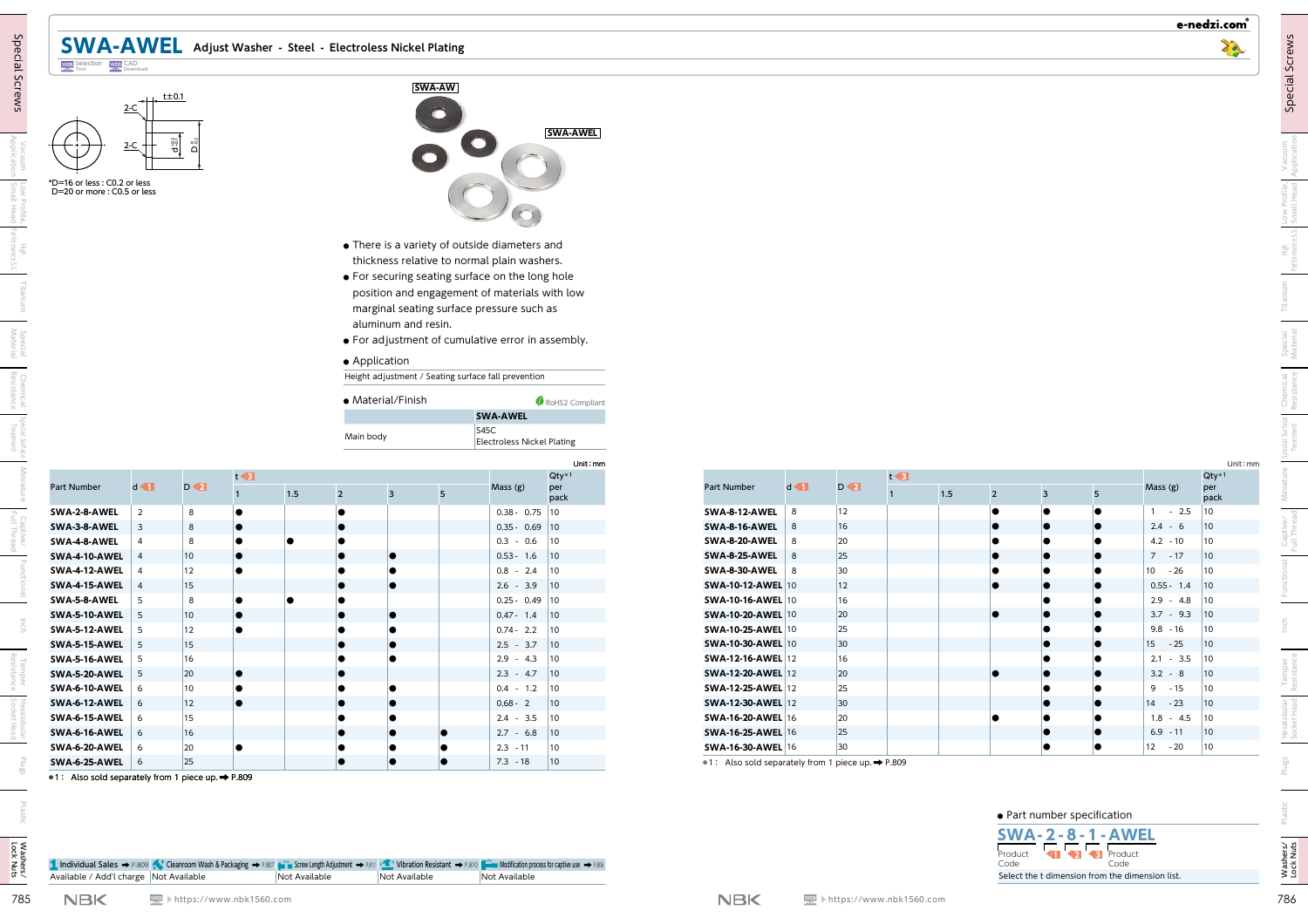## **SWAS-AW Adjust Washer - Stainless Steel** CAD Download **SUS** Stainless steel

## t±0.1 ្នុះ<br>ប 2-C 2-C





- **●** There is a variety of outside diameters and thickness relative to normal plain washers.
- **●** For securing seating surface on the long hole position and engagement of materials with low marginal seating surface pressure such as aluminum and resin.
- **●** For adjustment of cumulative error in assembly.

#### **●** Application

| • Material/Finish | RoHS2 Compliant |
|-------------------|-----------------|
|                   | <b>SWAS-AW</b>  |
| Main body         | <b>SUS304</b>   |

| *D=16 or less : C0.2 or less<br>D=20 or more: C0.5 or less | $+$ $+$ $t \pm 0.1$<br>$2-C$<br>$2-C$ + | $\frac{1}{2}$<br>õ       |                     |         |                |                                    | <b>SWAS-AWBK</b><br>000                                                                                                                                                                                                                                                                            | <b>SWAS-AW</b>               |                                              |                              |                          |                     |         |                |                         |                |                             |                                 |
|------------------------------------------------------------|-----------------------------------------|--------------------------|---------------------|---------|----------------|------------------------------------|----------------------------------------------------------------------------------------------------------------------------------------------------------------------------------------------------------------------------------------------------------------------------------------------------|------------------------------|----------------------------------------------|------------------------------|--------------------------|---------------------|---------|----------------|-------------------------|----------------|-----------------------------|---------------------------------|
|                                                            |                                         |                          |                     |         |                | aluminum and resin.                | • There is a variety of outside diameters and<br>thickness relative to normal plain washers.<br>• For securing seating surface on the long hole<br>position and engagement of materials with low<br>marginal seating surface pressure such as<br>• For adjustment of cumulative error in assembly. |                              |                                              |                              |                          |                     |         |                |                         |                |                             |                                 |
|                                                            |                                         |                          |                     |         | Main body      | • Application<br>· Material/Finish | Height adjustment / Seating surface fall prevention<br>SWAS-AW<br><b>SUS304</b>                                                                                                                                                                                                                    | RoHS2 Compliant              |                                              |                              |                          |                     |         |                |                         |                |                             |                                 |
| Part Number                                                | $d \blacktriangleleft$                  | $D \blacktriangleleft 2$ | $t \triangleleft 3$ | $1.5\,$ | $\overline{2}$ | 5<br>$\overline{3}$                | Mass (g)                                                                                                                                                                                                                                                                                           | Unit: mm<br>Qty per pack*1   | Part Number                                  | $d \blacktriangleleft$       | $D \blacktriangleleft 2$ | $t \triangleleft B$ | $1.5\,$ | $\overline{2}$ | $\overline{\mathbf{3}}$ | 5 <sub>5</sub> | Mass (g)                    | Unit: mm<br>Qty per pack*1      |
| SWAS-2-8-AW                                                | $\overline{2}$                          | 8                        |                     |         |                |                                    | $0.38 - 0.75$                                                                                                                                                                                                                                                                                      | $ 10\rangle$                 | <b>SWAS-8-12-AW</b>                          | 8                            | <b>12</b>                |                     |         |                |                         |                | $1 - 2.5$                   | $ 10\rangle$                    |
| SWAS-3-8-AW                                                | $\overline{3}$                          | 8                        |                     |         |                |                                    | $0.35 - 0.69$                                                                                                                                                                                                                                                                                      | 10                           | <b>SWAS-8-16-AW</b>                          | 8                            | 16                       |                     |         |                |                         |                | $2.4 - 6$                   | $ 10\rangle$                    |
| SWAS-4-8-AW                                                | $\overline{4}$                          | 8                        |                     |         |                |                                    | $0.3 - 0.6$                                                                                                                                                                                                                                                                                        | 10                           | SWAS-8-20-AW                                 | 8                            | 20                       |                     |         |                |                         |                | $4.2 - 10$                  | 10 <sup>°</sup>                 |
| <b>SWAS-4-10-AW</b>                                        |                                         | 10 <sub>1</sub>          |                     |         |                |                                    | $0.53 - 1.6$                                                                                                                                                                                                                                                                                       | 10                           | <b>SWAS-8-25-AW</b>                          | 8                            | 25                       |                     |         |                |                         |                | $7 - 17$                    | $ 10\rangle$                    |
| <b>SWAS-4-12-AW</b>                                        | $\overline{A}$                          | 12                       |                     |         |                |                                    | $0.8 - 2.4$                                                                                                                                                                                                                                                                                        | 10                           | <b>SWAS-8-30-AW</b>                          | 8                            | 30                       |                     |         |                |                         |                | $10 - 26$                   | $ 10\rangle$                    |
| <b>SWAS-4-15-AW</b><br>SWAS-5-8-AW                         | 5                                       | 15<br>8                  |                     |         |                |                                    | $2.6 - 3.9$<br>$0.25 - 0.49$                                                                                                                                                                                                                                                                       | $ 10\rangle$<br>$ 10\rangle$ | <b>SWAS-10-12-AW</b><br><b>SWAS-10-16-AW</b> | $ 10\rangle$<br>$ 10\rangle$ | 12 <br>16                |                     |         |                |                         |                | $0.55 - 1.4$<br>$2.9 - 4.8$ | $ 10\rangle$<br>$ 10\rangle$    |
| <b>SWAS-5-10-AW</b>                                        | 5                                       | $ 10\rangle$             |                     |         |                |                                    | $0.47 - 1.4$                                                                                                                                                                                                                                                                                       | $ 10\rangle$                 | <b>SWAS-10-20-AW</b>                         | $ 10\rangle$                 | 20                       |                     |         |                |                         |                | $3.7 - 9.3$                 | $ 10\rangle$                    |
| <b>SWAS-5-12-AW</b>                                        | 5                                       | 12                       |                     |         |                |                                    | $0.74 - 2.2$                                                                                                                                                                                                                                                                                       | 10                           | SWAS-10-25-AW                                | 10                           | 25                       |                     |         |                |                         |                | $9.8 - 16$                  | $ 10\rangle$                    |
| <b>SWAS-5-15-AW</b>                                        | 5                                       | 15                       |                     |         |                |                                    | $2.5 - 3.7$                                                                                                                                                                                                                                                                                        | $ 10\rangle$                 | <b>SWAS-10-30-AW</b>                         | $ 10\rangle$                 | 30 <sup>°</sup>          |                     |         |                |                         |                | $15 - 25$                   | $ 10\rangle$                    |
| <b>SWAS-5-16-AW</b>                                        | 5                                       | 16                       |                     |         |                |                                    | $2.9 - 4.3$                                                                                                                                                                                                                                                                                        | 10                           | <b>SWAS-12-16-AW</b>                         | $ 12\rangle$                 | 16                       |                     |         |                |                         |                | $2.1 - 3.5$                 | $ 10\rangle$                    |
|                                                            | 5                                       | $ 20\rangle$             |                     |         |                |                                    | $2.3 - 4.7$                                                                                                                                                                                                                                                                                        | $ 10\rangle$                 | <b>SWAS-12-20-AW</b>                         | 12                           | 20                       |                     |         |                |                         | $\bullet$      | $3.2 - 8$                   | $ 10\rangle$                    |
| <b>SWAS-5-20-AW</b>                                        | 6                                       | $ 10\rangle$             |                     |         |                |                                    | $0.4 - 1.2$                                                                                                                                                                                                                                                                                        | 10                           | SWAS-12-25-AW                                | $ 12\rangle$                 | 25                       |                     |         |                |                         |                | $9 - 15$                    | 10 <sup>°</sup>                 |
|                                                            |                                         | 12                       |                     |         | lo             |                                    | $0.68 - 2$                                                                                                                                                                                                                                                                                         | 10                           | <b>SWAS-12-30-AW</b>                         | $ 12\rangle$                 | 30 <sup>°</sup>          |                     |         |                |                         | lo             | $14 - 23$                   | $ 10\rangle$                    |
| <b>SWAS-6-10-AW</b><br><b>SWAS-6-12-AW</b>                 | 6                                       |                          |                     |         |                |                                    | $2.4 - 3.5$                                                                                                                                                                                                                                                                                        | 10                           | SWAS-16-20-AW                                | 16                           | 20<br>25                 |                     |         |                |                         | ıc             | $1.8 - 4.5$<br>$6.9 - 11$   | 10 <sup>°</sup><br>$ 10\rangle$ |
| <b>SWAS-6-15-AW</b>                                        | 6                                       | 15                       |                     |         |                |                                    |                                                                                                                                                                                                                                                                                                    |                              | $SWAS-16-25-AW$   16<br>SWAS-16-30-AW        |                              |                          |                     |         |                |                         |                |                             |                                 |
| <b>SWAS-6-16-AW</b><br><b>SWAS-6-20-AW</b>                 | 6<br>6                                  | 16 <br>20                |                     |         |                |                                    | $2.7 - 6.8$<br>$2.3 - 11$                                                                                                                                                                                                                                                                          | 10<br>10                     |                                              | 16                           | 30 <sup>°</sup>          |                     |         |                |                         | lo             | $12 - 20$                   | $ 10\rangle$                    |



e-nedzi.com®

|  | • Part number specification |  |
|--|-----------------------------|--|



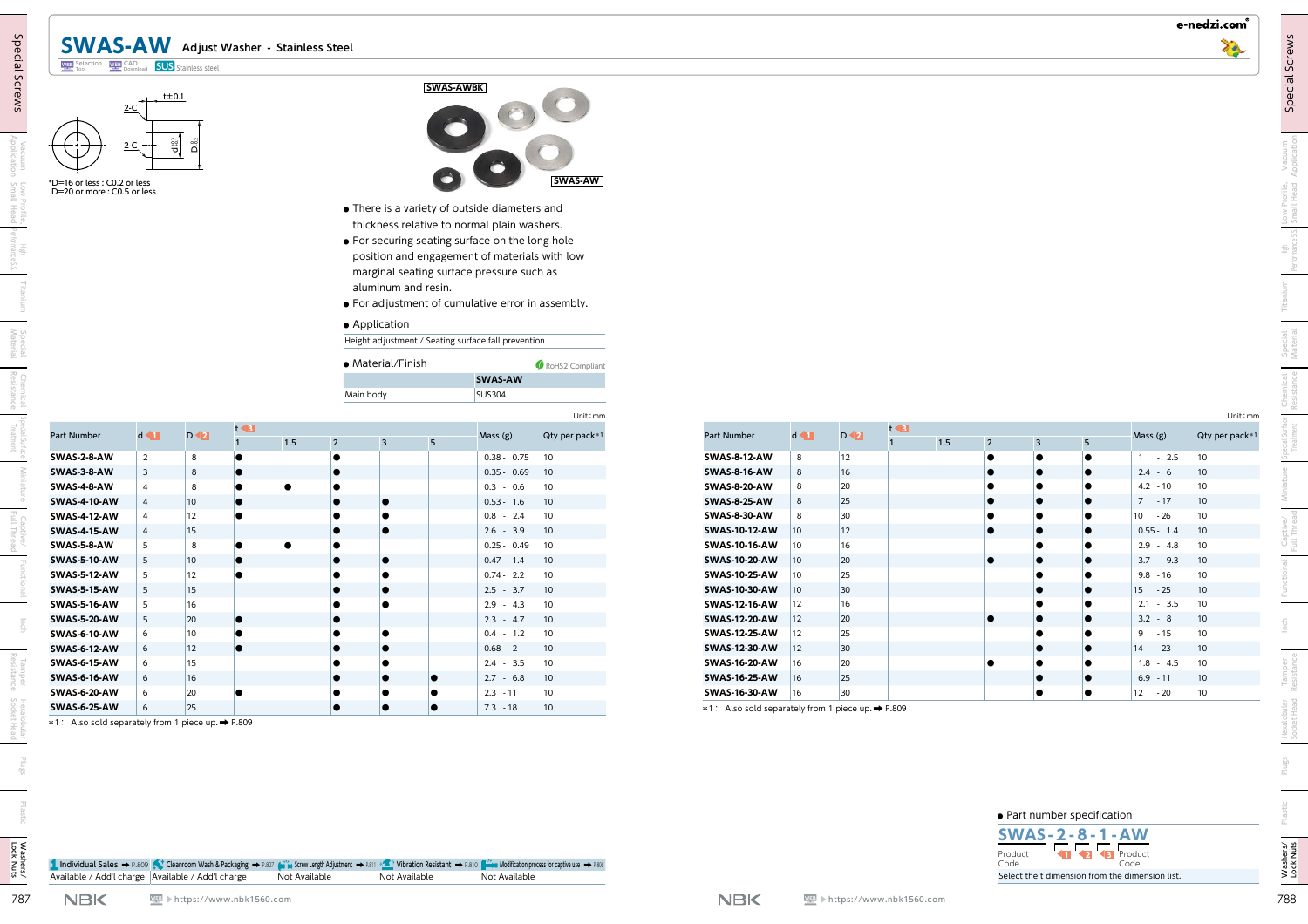|                                                                                                     |                         |                          |                     |     |                |                     |                                                     | e-nedzi.com                                                                                                                                                                            |                                                    |                                                                                    | e-nedzi.com                                                                                                                                            |
|-----------------------------------------------------------------------------------------------------|-------------------------|--------------------------|---------------------|-----|----------------|---------------------|-----------------------------------------------------|----------------------------------------------------------------------------------------------------------------------------------------------------------------------------------------|----------------------------------------------------|------------------------------------------------------------------------------------|--------------------------------------------------------------------------------------------------------------------------------------------------------|
| <b>SWAS-AWBK</b> Adjust Washer - Stainless Steel Black                                              |                         |                          |                     |     |                |                     |                                                     | 70                                                                                                                                                                                     |                                                    | <b>SWH/SWC</b> Locking and Sealing Rings                                           | 70                                                                                                                                                     |
| <b>WEB</b> Selection WEB CAD <b>WEB</b> Download <b>W</b> Antireflection <b>SUS</b> Stainless steel |                         |                          |                     |     |                |                     |                                                     |                                                                                                                                                                                        | <b>WEB</b> Selection WEB CAD                       |                                                                                    |                                                                                                                                                        |
| 2-C                                                                                                 | $+$ $\pm$ $\pm$ 0.1     |                          |                     |     |                |                     | <b>SWAS-AWBK</b>                                    |                                                                                                                                                                                        |                                                    | <b>SWH</b>                                                                         |                                                                                                                                                        |
| $2-C +$<br>*D=16 or less : C0.2 or less<br>D=20 or more: C0.5 or less                               | $\frac{1}{2}$<br>ຶ້     |                          |                     |     |                |                     |                                                     | <b>SWAS-AW</b>                                                                                                                                                                         |                                                    | ᅟᅙ<br>$\Omega$                                                                     | <b>SWH</b><br><b>SWC</b>                                                                                                                               |
| · Part number specification                                                                         |                         |                          |                     |     |                |                     | • There is a variety of outside diameters and       |                                                                                                                                                                                        |                                                    |                                                                                    |                                                                                                                                                        |
| <b>SWAS-5-10-3-AWBK</b>                                                                             |                         |                          |                     |     |                |                     | thickness relative to normal plain washers.         |                                                                                                                                                                                        |                                                    | <b>SWC</b>                                                                         |                                                                                                                                                        |
|                                                                                                     |                         |                          |                     |     |                |                     | • For securing seating surface on the long hole     |                                                                                                                                                                                        |                                                    |                                                                                    | • For sealing of the bolt tightening section.<br>$\bullet$ $\boxed{\text{SWH}}$ - For hex head screws and hex nuts                                     |
| Produc <sup>.</sup><br>Code                                                                         | 4B)<br>Product<br>Code  |                          |                     |     |                |                     |                                                     | position and engagement of materials with low                                                                                                                                          |                                                    |                                                                                    |                                                                                                                                                        |
| Select the t dimension from the dimension list.                                                     |                         |                          |                     |     |                |                     | marginal seating surface pressure such as           |                                                                                                                                                                                        |                                                    |                                                                                    | • Max. Operating Temperature: -60 to 80 deg C                                                                                                          |
|                                                                                                     |                         |                          |                     |     |                | aluminum and resin. |                                                     |                                                                                                                                                                                        |                                                    | - ၁၊<br>$\Omega$                                                                   | • Also, <b>SWT</b> Toothed Washer for locking and                                                                                                      |
|                                                                                                     |                         |                          |                     |     |                |                     |                                                     | • For adjustment of cumulative error in assembly.                                                                                                                                      |                                                    |                                                                                    | sealing rings is available.                                                                                                                            |
|                                                                                                     |                         |                          |                     |     |                | • Application       |                                                     |                                                                                                                                                                                        |                                                    |                                                                                    |                                                                                                                                                        |
|                                                                                                     |                         |                          |                     |     |                |                     | Height adjustment / Seating surface fall prevention |                                                                                                                                                                                        | <b>SWH</b> For Hex head screws and hex Nuts        |                                                                                    | Unit: mm                                                                                                                                               |
|                                                                                                     |                         |                          |                     |     |                | • Material/Finish   |                                                     | RoHS2 Compliant<br><b>SWAS-AWBK</b>                                                                                                                                                    | Part Number<br>Nominal                             | $Qty*1$<br>Mass<br>d<br>D<br>per<br>(g)<br>pack                                    |                                                                                                                                                        |
|                                                                                                     |                         |                          |                     |     | Main body      |                     | <b>SUS304</b>                                       |                                                                                                                                                                                        | SWH-3<br>$\overline{3}$<br>$\overline{4}$<br>SWH-4 | 8<br> 2.2 <br> 0.1<br>10<br>3.2<br>10                                              |                                                                                                                                                        |
|                                                                                                     |                         |                          |                     |     |                |                     |                                                     | <b>Stainless Steel Black</b>                                                                                                                                                           | 5 <sup>5</sup><br>SWH-5                            | 4.15<br>9.5<br> 2.6<br> 0.1<br>5.15<br>10.6<br> 3 <br>0.2<br>10                    | • Application                                                                                                                                          |
|                                                                                                     |                         |                          |                     |     |                |                     |                                                     | Unit: mm                                                                                                                                                                               | 6<br>SWH-6                                         | 6.5<br>12.7<br> 0.3 <br>$\vert 3.5$<br>10                                          | Thread Locking and Thread Sealing                                                                                                                      |
| Part Number                                                                                         | $d \blacksquare$        | $D \blacktriangleleft 2$ | $t \triangleleft B$ | 1.5 | $\overline{2}$ | 5                   | Mass(g)                                             | Qty per pack                                                                                                                                                                           | 8<br>SWH-8                                         | 8.1<br>16.2<br>0.6<br>5<br>$\vert$ 4                                               |                                                                                                                                                        |
| SWAS-3-8-AWBK                                                                                       | $\overline{\mathbf{3}}$ | 8                        |                     |     |                |                     | $0.35 - 0.69$                                       |                                                                                                                                                                                        | 10 <sup>°</sup><br><b>SWH-10</b>                   | 5<br>19.6<br>10.2<br> 4.5                                                          | • Material/Finish<br>RoHS2 Compliant                                                                                                                   |
| SWAS-4-8-AWBK                                                                                       | $\overline{4}$          | 8                        |                     |     |                |                     | $ 0.3 - 0.6 $                                       |                                                                                                                                                                                        | 12<br><b>SWH-12</b>                                | 12.2<br>23.6<br>1.5<br>5<br>5                                                      | <b>SWC</b><br><b>SWH</b>                                                                                                                               |
| SWAS-4-10-AWBK                                                                                      | 4                       | 10 <sup>10</sup>         |                     |     |                |                     | $ 0.53 - 1.6 $                                      |                                                                                                                                                                                        |                                                    | *1: Also sold separately from 1 piece up. → P.809                                  | Polyamide (White)<br>Polyamide (White)<br>Main Body                                                                                                    |
| SWAS-4-12-AWBK                                                                                      |                         | 12                       |                     |     |                |                     | $ 0.8 - 2.4 $                                       |                                                                                                                                                                                        | <b>SWC</b> For Socket Head Cap Screws              |                                                                                    | • Installation Method<br>Unit: mm                                                                                                                      |
| SWAS-5-8-AWBK                                                                                       | 5.                      | 8                        |                     |     |                |                     | $0.25 - 0.49$                                       |                                                                                                                                                                                        | <b>Part Number</b><br>Nominal                      | Mass<br>D<br>d<br>per                                                              | • Before Tightening • After Tightening<br>$Qty*1$                                                                                                      |
| SWAS-5-10-AWBK<br>SWAS-5-12-AWBK                                                                    | 5<br>5.                 | 10 <sup>°</sup><br>12    |                     |     |                |                     | $0.47 - 1.4$<br>$0.74 - 2.2$                        |                                                                                                                                                                                        |                                                    | (g)<br>pack                                                                        | <b>SWT</b>                                                                                                                                             |
| SWAS-5-16-AWBK                                                                                      | 5                       | $16\,$                   |                     |     |                |                     | $2.9 - 4.3$                                         |                                                                                                                                                                                        | SWC-4<br>$\overline{4}$                            | 7.7<br> 0.1<br>10<br> 2 <br>4.1                                                    | <b>Foothec</b><br>Washer                                                                                                                               |
| SWAS-5-20-AWBK                                                                                      |                         | 20                       |                     |     |                |                     | $ 2.3 - 4.7$                                        |                                                                                                                                                                                        | SWC-5<br>5                                         | 0.2 <br>10<br>5.15<br>9.8<br> 3                                                    |                                                                                                                                                        |
| SWAS-6-10-AWBK                                                                                      | 6                       | 10                       |                     |     |                |                     | $ 0.4 - 1.2 $                                       |                                                                                                                                                                                        | SWC-6<br>6<br>SWC-8<br>8                           | 6.5<br>10.5<br>2.5<br> 0.2 <br>10<br>$3.3$<br> 0.3 <br>8.1<br> 14 <br>$ 10\rangle$ |                                                                                                                                                        |
| SWAS-6-12-AWBK                                                                                      | 6                       | 12                       |                     |     |                |                     | $0.68 - 2$                                          |                                                                                                                                                                                        | <b>SWC-10</b><br>10                                | 10.2<br>17<br>3.8<br>0.5<br>10                                                     | Use with <b>SWT</b> .                                                                                                                                  |
| SWAS-6-16-AWBK                                                                                      | 6                       | 16                       |                     |     |                |                     | $2.7 - 6.8$                                         |                                                                                                                                                                                        | $ 12\rangle$<br><b>SWC-12</b>                      | $5\overline{)}$<br>12.2<br> 0.7 <br>$ 19\rangle$<br> 4.4                           | • Before Tightening • After Tightening                                                                                                                 |
| SWAS-6-20-AWBK<br>SWAS-6-25-AWBK                                                                    | 6<br>6                  | 20<br>25                 |                     |     |                |                     | $ 2.3 - 11$<br>$ 7.3 - 18 $                         |                                                                                                                                                                                        |                                                    | *1: Also sold separately from 1 piece up. → P.809                                  | ∤SWC∣                                                                                                                                                  |
| SWAS-8-12-AWBK                                                                                      |                         | 12                       |                     |     |                |                     | $1 - 2.5$                                           |                                                                                                                                                                                        |                                                    |                                                                                    | <b>SWT</b>                                                                                                                                             |
| SWAS-8-16-AWBK                                                                                      |                         | $16\phantom{.}$          |                     |     |                |                     | $ 2.4 - 6$                                          |                                                                                                                                                                                        |                                                    |                                                                                    | المريكا<br>Toothed<br>Washer                                                                                                                           |
| SWAS-8-20-AWBK                                                                                      |                         | 20                       |                     |     |                |                     | $ 4.2 \cdot 10$                                     |                                                                                                                                                                                        |                                                    |                                                                                    |                                                                                                                                                        |
| SWAS-8-25-AWBK                                                                                      |                         | $25\,$                   |                     |     |                |                     | $ 7 - 17 $                                          |                                                                                                                                                                                        |                                                    |                                                                                    |                                                                                                                                                        |
| <b>SWAS-10-12-AWBK</b><br><b>SWAS-10-16-AWBK</b>                                                    | 10<br>10                | 12                       |                     |     |                |                     | $0.55 - 1.4$<br>$2.9 - 4.8$                         |                                                                                                                                                                                        |                                                    |                                                                                    | Use with SWT.                                                                                                                                          |
| SWAS-10-20-AWBK                                                                                     | 10                      | 16<br>20                 |                     |     |                |                     | $3.7 - 9.3$                                         |                                                                                                                                                                                        |                                                    |                                                                                    |                                                                                                                                                        |
| <b>SWAS-10-25-AWBK</b>                                                                              | 10                      | 25                       |                     |     |                |                     | $9.8 - 16$                                          |                                                                                                                                                                                        |                                                    |                                                                                    | • Part number specification                                                                                                                            |
| <b>SWAS-12-16-AWBK</b>                                                                              | 12                      | 16                       |                     |     |                |                     | $ 2.1 - 3.5 $                                       |                                                                                                                                                                                        |                                                    |                                                                                    | <b>SWC-10</b>                                                                                                                                          |
| SWAS-12-20-AWBK                                                                                     | 12                      | $ 20\rangle$             |                     |     |                |                     | $3.2 - 8$                                           |                                                                                                                                                                                        |                                                    |                                                                                    | 41                                                                                                                                                     |
| <b>SWAS-12-25-AWBK</b>                                                                              | <b>12</b>               | 25                       |                     |     |                |                     | $ 9 \cdot .15$                                      |                                                                                                                                                                                        |                                                    |                                                                                    | Order in number of packs.                                                                                                                              |
|                                                                                                     | 16                      | 25                       |                     |     |                |                     | $6.9 - 11$                                          |                                                                                                                                                                                        |                                                    |                                                                                    | Also sold separately from 1 piece up. → P.809                                                                                                          |
| <b>SWAS-16-25-AWBK</b>                                                                              |                         |                          |                     |     |                |                     |                                                     |                                                                                                                                                                                        |                                                    |                                                                                    |                                                                                                                                                        |
|                                                                                                     |                         |                          |                     |     |                |                     |                                                     | 1 Inclividual Sales → P.809 < Cleanroom Wash & Packaging → P.807 (wi w Screw Length Adjustment → P.811 < Vibration Resistant → P.810 (wiw Modification process for captive use → P.806 |                                                    |                                                                                    | 1. Inclividual Sales → P.809 < Cleanroom Wash & Packaging → P.807 (wi w Screw Length Adjustment → P.811 < Clividual Sales → P.806 (Captive use → P.806 |

| Part Number   | Nominal        | d    | D    | t   | <b>Mass</b><br>(g) | ww<br>per<br>pack |
|---------------|----------------|------|------|-----|--------------------|-------------------|
| SWH-3         | 3              | 3.2  | 8    | 2.2 | 0.1                | 10                |
| SWH-4         | $\overline{4}$ | 4.15 | 9.5  | 2.6 | 0.1                | 10                |
| SWH-5         | 5              | 5.15 | 10.6 | 3   | 0.2                | 10                |
| SWH-6         | 6              | 6.5  | 12.7 | 3.5 | 0.3                | 10                |
| SWH-8         | 8              | 8.1  | 16.2 | 4   | 0.6                | 5                 |
| <b>SWH-10</b> | 10             | 10.2 | 19.6 | 4.5 | $\mathbf{1}$       | 5                 |
| SWH-12        | 12             | 12.2 | 23.6 | 5   | 1.5                | 5                 |

|               | <b>SWC</b> For Socket Head Cap Screws |      |      |     |             | Unit: mr               |
|---------------|---------------------------------------|------|------|-----|-------------|------------------------|
| Part Number   | Nominal                               | d    | D    | t   | Mass<br>(g) | $Qty*1$<br>per<br>pack |
| SWC-4         | 4                                     | 4.1  | 7.7  | 2   | 0.1         | 10                     |
| SWC-5         | 5                                     | 5.15 | 9.8  | 3   | 0.2         | 10                     |
| SWC-6         | 6                                     | 6.5  | 10.5 | 2.5 | 0.2         | 10                     |
| SWC-8         | 8                                     | 8.1  | 14   | 3.3 | 0.3         | 10                     |
| <b>SWC-10</b> | 10                                    | 10.2 | 17   | 3.8 | 0.5         | 10                     |
| <b>SWC-12</b> | 12                                    | 12.2 | 19   | 4.4 | 0.7         | 5                      |







| <b>Part Number</b><br>11 | Nominal        | d    | D    | t   | Mass<br>(g)  | Qty'<br>per<br>pacl |
|--------------------------|----------------|------|------|-----|--------------|---------------------|
| SWH-3                    | 3              | 3.2  | 8    | 2.2 | 0.1          | 10                  |
| SWH-4                    | $\overline{4}$ | 4.15 | 9.5  | 2.6 | 0.1          | 10                  |
| SWH-5                    | 5              | 5.15 | 10.6 | 3   | 0.2          | 10                  |
| SWH-6                    | 6              | 6.5  | 12.7 | 3.5 | 0.3          | 10                  |
| SWH-8                    | 8              | 8.1  | 16.2 | 4   | 0.6          | 5                   |
| <b>SWH-10</b>            | 10             | 10.2 | 19.6 | 4.5 | $\mathbf{1}$ | 5                   |
| <b>CIA/LI 12</b>         | 12             | 1 ງາ | າາ ເ | ы   | 1 E          | Е                   |

| C For Socket Head Cap Screws<br>Unit:mm |         |      |      |                |                    |                        |  |  |  |
|-----------------------------------------|---------|------|------|----------------|--------------------|------------------------|--|--|--|
| t Number                                | Nominal | d    | D    |                | <b>Mass</b><br>(g) | $Qty*1$<br>per<br>pack |  |  |  |
| <b>C-4</b>                              | 4       | 4.1  | 7.7  | $\overline{2}$ | 0.1                | 10                     |  |  |  |
| 'C-5                                    | 5       | 5.15 | 9.8  | 3              | 0.2                | 10                     |  |  |  |
| 'C-6                                    | 6       | 6.5  | 10.5 | 2.5            | 0.2                | 10                     |  |  |  |
| 'C-8                                    | 8       | 8.1  | 14   | 3.3            | 0.3                | 10                     |  |  |  |
|                                         |         |      |      |                |                    |                        |  |  |  |

- **●** There is a variety of outside diameters and thickness relative to normal plain washers.
- g hole with low marginal seating surface pressure such as
	- $is$  embly.

| laterial/Finish | RoHS2 Compliant                        |
|-----------------|----------------------------------------|
|                 | <b>SWAS-AWBK</b>                       |
| n body          | <b>SUS304</b><br>Stainless Steel Black |

|               |        | D. I                               |
|---------------|--------|------------------------------------|
| SWH-6         | 6      | 6.5                                |
| SWH-8         | 8      | 8.1                                |
| <b>SWH-10</b> | 10     | 10.2                               |
| <b>SWH-12</b> | 12     | 12.2                               |
|               |        |                                    |
|               | כ-חעשכ | ∍<br>*1: Also sold separately from |

e-nedzi.com®

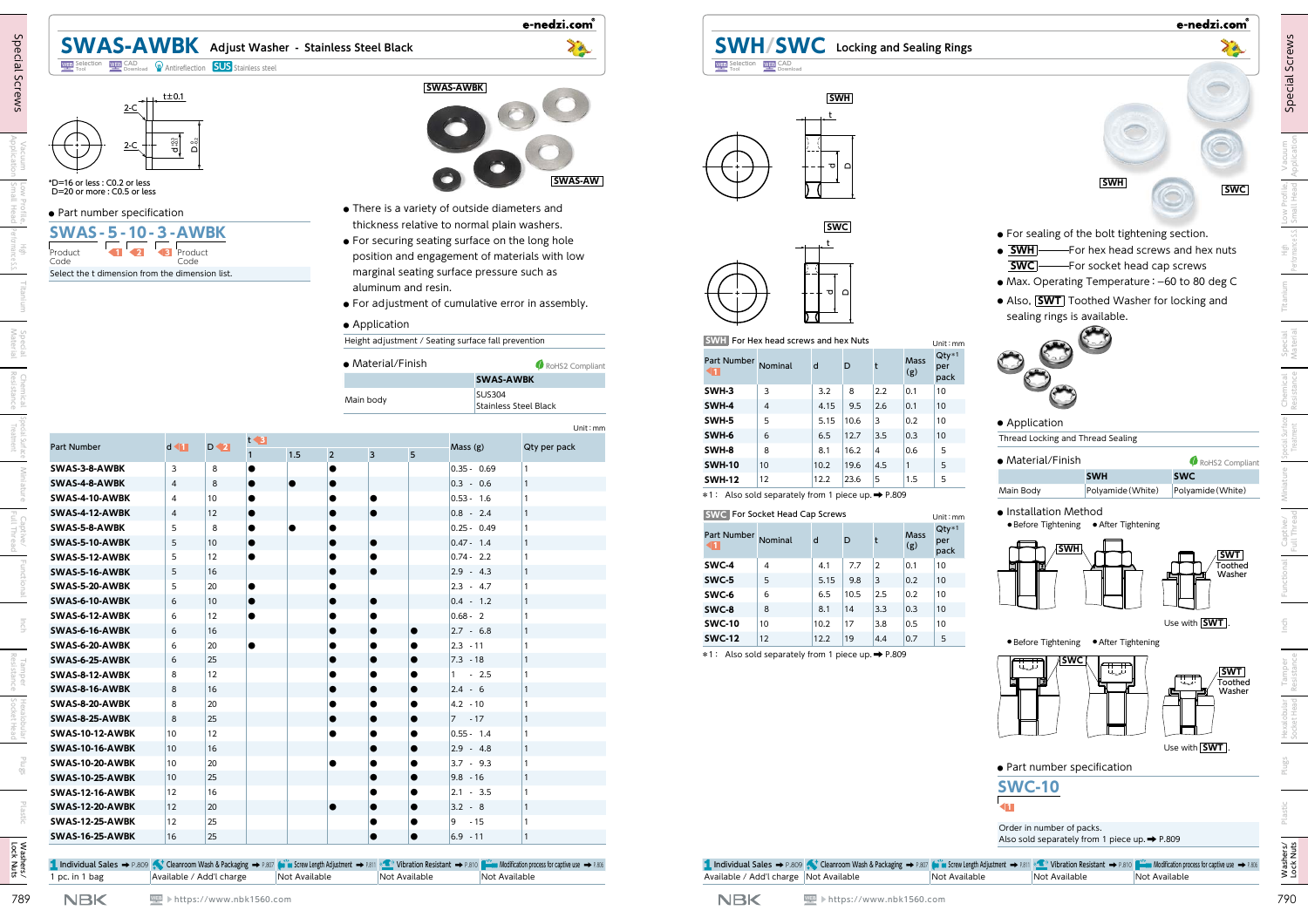# **SWR/SWRS Ribbed Lock Washers**









- **●** Ribs on both sides of the washer hook onto the bolt bearing surface and intended attachment section to prevent looseness due to vibration.
- **●** Washers for loosing prevention. For connecting locations that cannot use other means such as adhesives.
- **●** More effective for loosing prevention than standard spring washers.

#### **●** Application



### $\bigwedge$  Precautions for Use

| SWR Made of Steel · Ferrosoferric Oxide Film<br>Unit:mm |                |                       |                                 |      |     |                    |                |  |  |  |
|---------------------------------------------------------|----------------|-----------------------|---------------------------------|------|-----|--------------------|----------------|--|--|--|
| Part Number 1 Nominal                                   |                | d                     | D                               |      | h   | <b>Mass</b><br>(g) | Qty per pack*1 |  |  |  |
| SWR-2                                                   | 2              | $2.2^{+0.3}_{-0.3}$   | $4 - 0.3$                       | 0.35 | 0.6 | 0.02               | 10             |  |  |  |
| <b>SWR-2.5</b>                                          | 2.5            | $2.7^{+0.3}$          | $4.8 - \substack{0.3 \\ -0.3}$  | 0.45 | 0.9 | 0.04               | 10             |  |  |  |
| SWR-3                                                   | 3              | $3.2^{+0.3}_{0}$      | $5.5 - \stackrel{0}{0.3}$       | 0.45 | 0.9 | 0.05               | 20             |  |  |  |
| SWR-4                                                   | $\overline{4}$ | $4.3^{+0.3}_{-0.3}$   | $7 - \stackrel{0}{0.36}$        | 0.5  |     | 0.08               | 20             |  |  |  |
| SWR-5                                                   | 5              | $5.3^{+0.3}$          | $9 - 0.36$                      | 0.6  | 1.1 | 0.14               | 20             |  |  |  |
| SWR-6                                                   | 6              | $6.4^{+0.36}$         | $10^{-0}_{-0.36}$               | 0.7  | 1.2 | 0.23               | 20             |  |  |  |
| SWR-8                                                   | 8              | $8.4^{+0.36}$         | $13_{-0.43}^{0}$                | 0.8  | 1.4 | 0.43               | 10             |  |  |  |
| <b>SWR-10</b>                                           | 10             | $10.5^{+0.43}_{-0.5}$ | $16_{-0.43}$                    |      | 1.6 | 0.82               | 10             |  |  |  |
| <b>SWR-12</b>                                           | 12             | $13^{+0.43}$          | $18-0.43$                       | 1.1  | 1.7 | 0.89               | 10             |  |  |  |
| <b>SWR-16</b>                                           | 16             | $17^{+0.43}_{0}$      | $24-0.52$                       | 1.3  | 2.1 | 2                  | 10             |  |  |  |
| <b>SWR-20</b>                                           | 20             | $21^{+0.52}_{-0}$     | $30 - \substack{0.62 \\ -0.62}$ | 1.5  | 2.4 | 3.4                | 5              |  |  |  |

| · Vibration test comparison                                                                                                                                                    | h                                                            |                                             | <b>SWRS</b>      | . Ribs on both sides of the washer hook onto the                                                  | $\circ$                          | 8<br><b>SWR</b>                |                                     |                       |                                            |                                                        |             |               |              |                                 |
|--------------------------------------------------------------------------------------------------------------------------------------------------------------------------------|--------------------------------------------------------------|---------------------------------------------|------------------|---------------------------------------------------------------------------------------------------|----------------------------------|--------------------------------|-------------------------------------|-----------------------|--------------------------------------------|--------------------------------------------------------|-------------|---------------|--------------|---------------------------------|
|                                                                                                                                                                                |                                                              |                                             |                  | bolt bearing surface and intended attachment                                                      |                                  |                                |                                     |                       |                                            |                                                        |             |               |              |                                 |
| Amplitude: 0.5mm                                                                                                                                                               | Test Hexagon Screws: DIN933 - 8.8-M10 - 35, Vibration: 15Hz, |                                             |                  | section to prevent looseness due to vibration.                                                    |                                  |                                |                                     |                       |                                            |                                                        |             |               |              |                                 |
| Spring Washer (DIN127)                                                                                                                                                         |                                                              | Ribbed Lock Washer (SWR)                    |                  | · Washers for loosing prevention. For connecting<br>locations that cannot use other means such as |                                  |                                |                                     |                       |                                            |                                                        |             |               |              |                                 |
|                                                                                                                                                                                |                                                              |                                             |                  | adhesives.                                                                                        |                                  |                                |                                     |                       |                                            |                                                        |             |               |              |                                 |
| ៑ 20                                                                                                                                                                           |                                                              |                                             |                  | • More effective for loosing prevention than standard<br>spring washers.                          |                                  |                                |                                     |                       |                                            |                                                        |             |               |              |                                 |
|                                                                                                                                                                                |                                                              |                                             |                  |                                                                                                   |                                  |                                |                                     |                       |                                            |                                                        |             |               |              |                                 |
|                                                                                                                                                                                |                                                              |                                             |                  | • Application<br>Vibration Resistant                                                              |                                  |                                |                                     |                       |                                            |                                                        |             |               |              |                                 |
|                                                                                                                                                                                |                                                              |                                             |                  | · Material/Finish                                                                                 |                                  |                                |                                     |                       |                                            |                                                        |             |               |              |                                 |
|                                                                                                                                                                                |                                                              | 200 400 600 800 1000                        |                  | <b>SWR</b>                                                                                        |                                  | RoHS2 Compliant<br><b>SWRS</b> |                                     |                       |                                            |                                                        |             |               |              |                                 |
|                                                                                                                                                                                |                                                              |                                             |                  |                                                                                                   |                                  |                                |                                     |                       |                                            |                                                        |             |               |              |                                 |
| 200 400 600 800 1000<br>Load Cycle                                                                                                                                             |                                                              | Load Cycle                                  |                  |                                                                                                   | SCM435(Hardness: 425 - 495 HV)   |                                |                                     |                       |                                            |                                                        |             |               |              |                                 |
|                                                                                                                                                                                |                                                              |                                             | Main Body        |                                                                                                   | Ferrosoferric Oxide Film (Black) | <b>SUS304</b>                  |                                     |                       |                                            |                                                        |             |               |              |                                 |
|                                                                                                                                                                                |                                                              |                                             |                  | <b>A</b> Precautions for Use<br>Ribs may not hook into some connecting locations,                 |                                  |                                |                                     |                       |                                            |                                                        |             |               |              |                                 |
|                                                                                                                                                                                | SWR Made of Steel · Ferrosoferric Oxide Film                 |                                             |                  | depending on their material. Confirm in advance<br>that the ribs will hook.                       |                                  | Unit: mm                       | <b>SWRS Made of Stainless Steel</b> |                       |                                            |                                                        |             |               |              |                                 |
|                                                                                                                                                                                | $\mathsf{d}$                                                 | D                                           | t                | h                                                                                                 | Mass<br>(g)                      | Qty per pack*1                 | Part Number 1 Nominal               |                       | $\mathsf{d}$                               | D                                                      |             | h             | Mass<br>(g)  |                                 |
| $\overline{2}$                                                                                                                                                                 | $2.2^{+0.3}_{-0.3}$                                          | $4-0.3$                                     | 0.35             | 0.6                                                                                               | 0.02                             | $ 10\rangle$                   | <b>SWRS-1.6</b>                     | 1.6                   | $1.7^{+0.3}_{-0.3}$                        | $3.2 - 0.3$                                            | 0.5         | 0.75          | 0.02         | $ 10\rangle$                    |
| 2.5<br>$\overline{3}$                                                                                                                                                          | $2.7^{+0.3}_{-0}$                                            | $4.8-0.3$                                   | 0.45 <br>0.45    | 0.9 <br>$ 0.9\rangle$                                                                             | 0.04<br>0.05                     | $ 10\rangle$<br>20             | SWRS-2                              | $\overline{2}$<br>2.5 | $2.2^{+0.3}_{-0}$                          | $4-0.3$                                                | 0.5 <br>0.5 | 0.75 <br>0.95 | 0.03<br>0.04 | 20<br>20                        |
| $\overline{4}$                                                                                                                                                                 | $3.2^{+0.3}_{-0}$<br>$4.3^{+0.3}_{-0.3}$                     | $5.5 - \substack{0.3 \\ 0.3}$<br>$7 - 0.36$ | 0.5              |                                                                                                   | 0.08                             | 20                             | <b>SWRS-2.5</b><br>SWRS-3           | $\overline{3}$        | $2.7^{+0.3}_{-0.3}$<br>$3.2^{+0.3}_{-0.3}$ | $4.8 - \substack{0.3 \\ 0.3}$<br>$5.5 - \frac{0}{0.3}$ | 0.5         | 0.95          | 0.05         | 20                              |
| 5                                                                                                                                                                              | $5.3^{+0.3}_{-0}$                                            | $9 - 0.36$                                  | 0.6              | 1.1                                                                                               | 0.14                             | 20                             | SWRS-4                              | $\overline{4}$        | $4.3^{+0.3}_{-0.3}$                        | $7 - 0.36$                                             | 0.7         | 1.2           | 0.08         | 20                              |
| 6                                                                                                                                                                              | $6.4^{+0.36}_{-0.36}$                                        | $10^{-0.36}$                                | 0.7              | 1.2                                                                                               | 0.23                             | 20                             | SWRS-5                              | 5                     | $5.3^{+0.3}_{-0.3}$                        | $9 - 0.36$                                             | 0.7         | 1.2           | 0.14         | $ 10\rangle$                    |
| 8                                                                                                                                                                              | $8.4^{+0.36}_{-0.36}$                                        | $13_{-0.43}^{0}$                            | 0.8<br>$\vert$ 1 | 1.4                                                                                               | 0.43                             | 10 <sup>1</sup>                | SWRS-6                              | 6                     | $6.4^{+0.36}_{-0}$                         | $10^{-0.36}$                                           | 0.7         | 1.2           | 0.23         | 10 <sup>1</sup>                 |
| $10$<br>12                                                                                                                                                                     | $10.5^{+0.43}_{-0.5}$                                        | $16_{-0.43}$                                | 1.1              | 1.6<br>1.7                                                                                        | 0.82<br>0.89                     | $ 10\rangle$<br>$ 10\rangle$   | SWRS-8<br>SWRS-10                   | 8<br>10 <sup>°</sup>  | $8.4^{+0.36}_{-0.36}$                      | $13_{-0.43}$                                           |             | 1.6<br>1.6    | 0.43<br>0.82 | 10 <sup>°</sup><br>5            |
| 16                                                                                                                                                                             | $13^{+0.43}_{-0}$<br>$17^{+0.43}_{0}$                        | $18-0.43$<br>$24_{-0.52}^{0}$               | 1.3              | 2.1                                                                                               | 2                                | $ 10\rangle$                   | <b>SWRS-12</b>                      | 12                    | $10.5^{+0.43}_{-0.5}$<br>$13^{+0.43}_{-0}$ | $16_{-0.43}$<br>$18-0.43$                              | 1.25        | 1.85          | 0.89         | Unit: mm<br>Qty per pack*1<br>5 |
| Part Number 1 Nominal<br>SWR-2<br><b>SWR-2.5</b><br>SWR-3<br><b>SWR-4</b><br>SWR-5<br>SWR-6<br>SWR-8<br><b>SWR-10</b><br><b>SWR-12</b><br><b>SWR-16</b><br><b>SWR-20</b><br>20 | $21^{+0.52}_{-0}$                                            | $30-0.62$                                   | 1.5              | 2.4                                                                                               | 3.4                              | 5                              | SWRS-16                             | 16                    | $17^{+0.43}_{-0}$<br>$21^{+0.52}_{-0}$     | $24_{-0.52}^{0}$<br>$30-0.62$                          | 1.5         | 2.3           | 12           | 5                               |

### **●** Part number specification



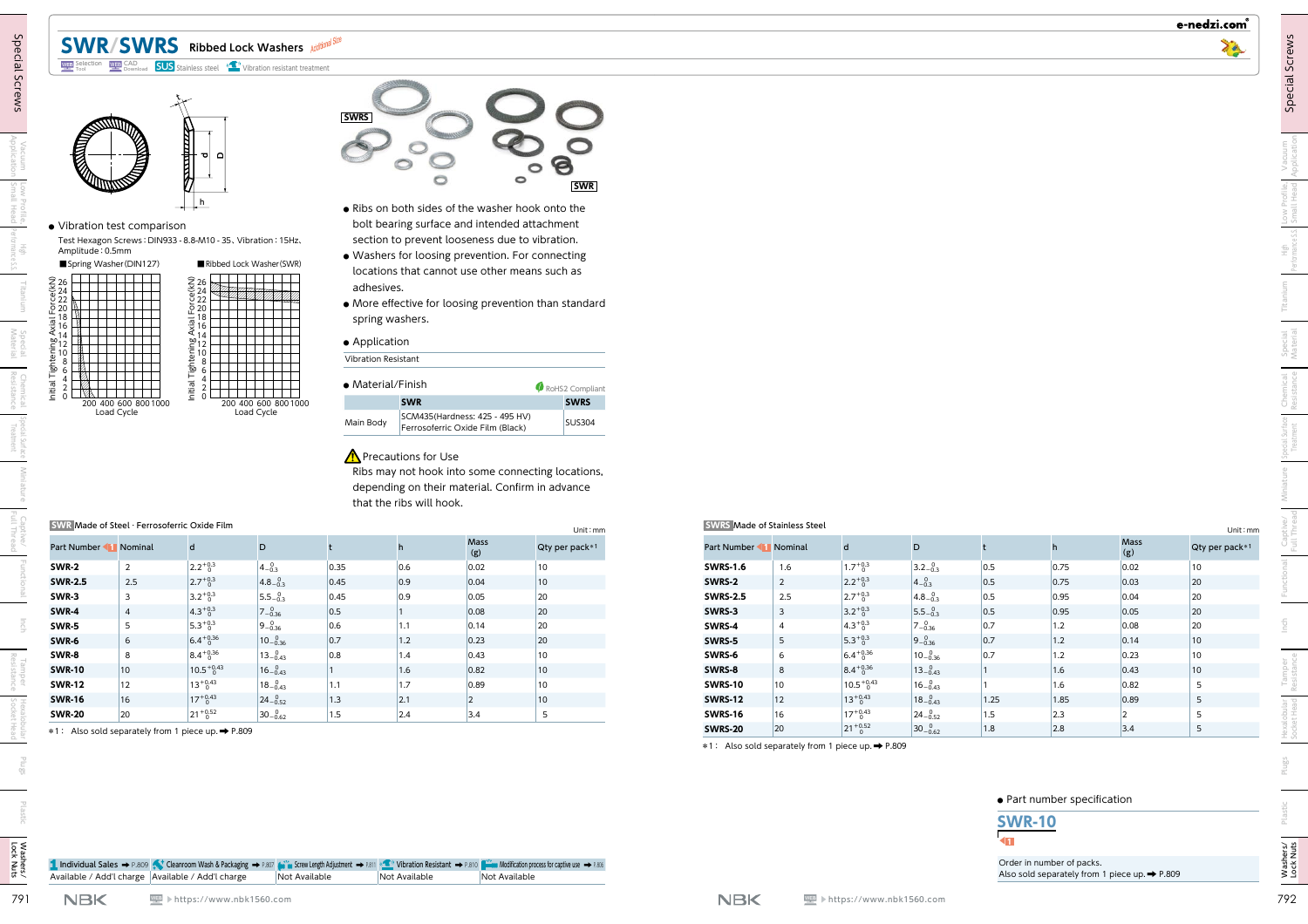#### **SWS** Seal washer New Variation バリエーション WEB CAD **SUS** Stainless steel

### t  $h_{\perp}$ t<sub>1</sub> ubber Packing D᠊ᠣ C

| • Material/Finish  |               | RoHS2 Compliant    |               |                 |
|--------------------|---------------|--------------------|---------------|-----------------|
|                    | <b>SWS</b>    | SWS-F              | SWS-E         | SWS-S           |
| Main Body          | <b>SUS304</b> | <b>SUS304</b>      | <b>SUS304</b> | <b>SUS304</b>   |
| Rubber Packing NBR |               | Fluoro-rubber EPDM |               | Silicone rubber |



e-nedzi.com

- **●** Seal washer incorporating rubber packing in a stainless steel washer.
- **●** Prevents air/liquid leakage from the seating surface of the screw head. Test results for JIS C 0920 protection degree IPX7 are available on the NBK website.
- **●** During screw tightening, the rubber bonds with the screw thread to make the seal rather than slipping out of place.
- **●** Four types of material are used in the rubber packing. They can be selected by the end symbol of the part number.

| End Symbol | <b>Rubber Packing</b><br>Material | Characteristics                                           | <b>Allowable Operating</b><br>Temperature |
|------------|-----------------------------------|-----------------------------------------------------------|-------------------------------------------|
| Nο         | <b>NBR</b>                        | Standard                                                  | 120°C                                     |
| F          | Fluoro-rubber                     | Chemical-proof/heat-resistance/<br>ozone resistance       | $200^{\circ}$ C                           |
| Е          | <b>EPDM</b>                       | Weather resistance/water resistance/<br>ozone resistance  | 120℃                                      |
| S          | Silicone rubber                   | Heat-resistance/cold-resistance/<br>electrical insulation | 180°C                                     |

#### **●** Application

| <b>SWS Rubber packing: NBR</b> SWS-F Rubber packing: Fluoro-rubber      |
|-------------------------------------------------------------------------|
| <b>SWS-E Rubber packing: EPDM SWS-S Rubber packing: Silicone rubber</b> |

| Part Number<br><b>NBR</b> | Part Number<br>Fluoro-rubber | Part Number<br><b>EPDM</b> | Part Number 11<br>Silicone rubber | Nominal d      |      | D    | h              |                | t1  | C    | <b>Mass</b><br>(g) | Qty per<br>pack |
|---------------------------|------------------------------|----------------------------|-----------------------------------|----------------|------|------|----------------|----------------|-----|------|--------------------|-----------------|
| SWS-3                     | SWS-3-F                      | SWS-3-E                    | <b>SWS-3-S</b>                    | 3              | 3.2  | 7    | 0.5            | 2.2            | 2.2 | 6.3  | 0.2                | 10              |
| SWS-4                     | SWS-4-F                      | SWS-4-E                    | <b>SWS-4-S</b>                    | $\overline{4}$ | 4.2  | 8    | 0.5            | 2.1            | 2.3 | 7.2  | 0.2                | 10              |
| SWS-5                     | SWS-5-F                      | <b>SWS-5-E</b>             | <b>SWS-5-S</b>                    | 5              | 5.2  | 9.5  | 0.8            | 2.7            | 2.8 | 8.2  | 0.6                | 10              |
| SWS-6                     | SWS-6-F                      | SWS-6-E                    | <b>SWS-6-S</b>                    | 6              | 6.2  | 11.5 |                | 3              | 3   | 9.8  |                    | 10              |
| SWS-8                     | SWS-8-F                      | <b>SWS-8-E</b>             | <b>SWS-8-S</b>                    | 8              | 8.2  | 15.2 |                | 3.2            | 3.3 | 13.4 | 1.8                | 5               |
| <b>SWS-10</b>             | <b>SWS-10-F</b>              | <b>SWS-10-E</b>            | <b>SWS-10-S</b>                   | 10             | 10.2 | 18   | 1.5            | $\overline{4}$ | 3.8 | 15.1 | 3.2                | 5               |
| <b>SWS-12</b>             | <b>SWS-12-F</b>              | <b>SWS-12-E</b>            | <b>SWS-12-S</b>                   | 12             | 14.2 | 24   | 1.5            | 4.8            | 4.6 | 21.1 | 6.6                | 5               |
| <b>SWS-16</b>             | <b>SWS-16-F</b>              | <b>SWS-16-E</b>            | <b>SWS-16-S</b>                   | 16             | 18.8 | 30   | $\overline{2}$ | 5.3            | 4.8 | 26.2 | 11                 | 5               |



## **SQW/SQWS** Spherical Washers Additional Size Selection WEP SAD **SUS** Stainless steel



- **●** Use a concave and convex set.
- **●** Washers can absorb a tilt of the bolt and bearing surface to a maximum of 2°.
- **●** Application

| <b>SWS</b> Seal washer New Vadded<br><b>WEB</b> CAD<br>Download<br><b>SUS</b> Stainless steel<br><b>WEB</b> Selection                        | 70                                                                                                                                                                                                                              | <b>SQW/SQWS</b> spherical Washers Additional Size<br><b>WEB</b> Selection WEB CAD                                                                                                           | <b>SUS</b> Stainless steel    |                    |                 |                 |                |                         |            |                                                                |                                                                  | 70                                                  |
|----------------------------------------------------------------------------------------------------------------------------------------------|---------------------------------------------------------------------------------------------------------------------------------------------------------------------------------------------------------------------------------|---------------------------------------------------------------------------------------------------------------------------------------------------------------------------------------------|-------------------------------|--------------------|-----------------|-----------------|----------------|-------------------------|------------|----------------------------------------------------------------|------------------------------------------------------------------|-----------------------------------------------------|
| ਨ<br>Rubber Packing<br>h                                                                                                                     | SWS-F<br>SWS-S<br> SWS <br>SWS-E                                                                                                                                                                                                | d1<br>D<br>Convex Side                                                                                                                                                                      |                               |                    |                 |                 |                |                         |            |                                                                |                                                                  | <b>SQWS</b>                                         |
| · Material/Finish<br>RoHS2 Compliant<br>SWS-S<br>SWS-F<br>SWS-E<br><b>SWS</b>                                                                | • Seal washer incorporating rubber packing in a<br>stainless steel washer.                                                                                                                                                      |                                                                                                                                                                                             | <b>Concave and Convex Set</b> |                    |                 |                 |                |                         |            | SQW                                                            |                                                                  |                                                     |
| <b>SUS304</b><br><b>SUS304</b><br><b>SUS304</b><br><b>SUS304</b><br>Main Body<br>Fluoro-rubber EPDM<br>Rubber Packing NBR<br>Silicone rubber | . Prevents air/liquid leakage from the seating surface<br>of the screw head. Test results for JIS C 0920<br>protection degree IPX7 are available on the NBK<br>website.<br>• During screw tightening, the rubber bonds with the | d2<br>D<br>Concave Side                                                                                                                                                                     |                               |                    |                 |                 |                |                         |            | • Use a concave and convex set.<br>surface to a maximum of 2°. |                                                                  | . Washers can absorb a tilt of the bolt and bearing |
|                                                                                                                                              | screw thread to make the seal rather than slipping                                                                                                                                                                              |                                                                                                                                                                                             |                               |                    |                 |                 |                | • Application           |            |                                                                |                                                                  |                                                     |
|                                                                                                                                              | out of place.<br>• Four types of material are used in the rubber                                                                                                                                                                |                                                                                                                                                                                             |                               |                    |                 |                 |                |                         |            |                                                                | Absorption of misalignment of bolt and bearing surface           |                                                     |
|                                                                                                                                              | packing. They can be selected by the end symbol                                                                                                                                                                                 | SQW Made of Steel · Ferrosoferric Oxide Film                                                                                                                                                |                               |                    |                 |                 |                |                         |            |                                                                |                                                                  | Unit: mm                                            |
|                                                                                                                                              | of the part number.                                                                                                                                                                                                             | Part Number                                                                                                                                                                                 | Nominal<br>D                  | d <sub>1</sub>     | d <sub>2</sub>  |                 |                |                         |            | $\theta$ (°)                                                   | Mass (g)                                                         | Qty per pack                                        |
|                                                                                                                                              | <b>Allowable Operating</b><br><b>Rubber Packing</b>                                                                                                                                                                             | SQW-3                                                                                                                                                                                       | $\mathbf{3}$                  | 7.3<br>3.5         | 3.8             | 1.3             | 1.6            | $ 2.3\rangle$           | 8          | 2                                                              | 0.2                                                              |                                                     |
|                                                                                                                                              | Characteristics<br>End Symbol<br>Temperature                                                                                                                                                                                    | <b>SQW-4</b>                                                                                                                                                                                | $\overline{4}$                | 9.4<br>4.5         | 4.9             | 1.7             | 2              | 3                       | 10.2       | $\vert$ 2                                                      | 0.3                                                              |                                                     |
|                                                                                                                                              | 120℃<br><b>NBR</b><br>Standard<br>No                                                                                                                                                                                            | SQW-5<br>SQW-6                                                                                                                                                                              | $5\overline{)}$<br>6<br>13    | 5.5<br>11.5<br>6.6 | 6<br>7.2        | 2.1<br> 2.3     | 2.5<br> 2.8    | $3.7$<br> 4.2           | 12.5<br>15 | $\vert$ 2<br> 2                                                | 0.5<br>$\overline{3}$                                            |                                                     |
|                                                                                                                                              | Chemical-proof/heat-resistance/<br>200℃<br>Fluoro-rubber<br>ozone resistance                                                                                                                                                    | SQW-8                                                                                                                                                                                       | 17<br>8                       | 9                  | 9.6             | $3.1$           | $3.7$          | 5.6                     | 20         | 2                                                              | $\overline{7}$                                                   |                                                     |
|                                                                                                                                              | Weather resistance/water resistance/                                                                                                                                                                                            | <b>SQW-10</b>                                                                                                                                                                               | 10<br>22                      | 10.5               | 12              | $\overline{4}$  | 3.5            | 6                       | 25         | 2                                                              | 13                                                               |                                                     |
|                                                                                                                                              | 120℃<br>Е<br><b>EPDM</b><br>ozone resistance                                                                                                                                                                                    | <b>SQW-12</b>                                                                                                                                                                               | 26<br>12                      | 13.5               | 15              | 5               |                | 7.5                     | 30         | $ 2\rangle$                                                    | 22                                                               |                                                     |
|                                                                                                                                              | -leat-resistance/cold-resistance/<br>180℃<br>Silicone rubber<br>s<br>electrical insulation                                                                                                                                      | <b>SQWS</b> Made of Stainless Steel                                                                                                                                                         |                               |                    |                 |                 |                |                         |            |                                                                |                                                                  | Unit: mm                                            |
|                                                                                                                                              | • Application                                                                                                                                                                                                                   | Part Number                                                                                                                                                                                 | Nominal<br>D                  | d <sub>1</sub>     | d <sub>2</sub>  | t <sub>1</sub>  | t <sub>2</sub> |                         | R          | $\theta$ (°)                                                   | Mass (g)                                                         | Qty per pack                                        |
|                                                                                                                                              | Seal ring                                                                                                                                                                                                                       | SQWS-3                                                                                                                                                                                      | $\overline{\mathbf{3}}$       | 7.3<br>3.5         | 3.8             | 1.3             | 1.6            | 2.3                     | 8          | 2                                                              | 0.2                                                              |                                                     |
|                                                                                                                                              | Oil hydraulic equipment / Pneumatic device                                                                                                                                                                                      | SQWS-4                                                                                                                                                                                      | $\overline{4}$                | 4.5<br>9.4         | 4.9             | 1.7             | 2              | $\overline{\mathbf{3}}$ | 10.2       | 2                                                              | 0.3                                                              |                                                     |
| <b>SWS Rubber packing: NBR</b> SWS-F Rubber packing: Fluoro-rubber                                                                           |                                                                                                                                                                                                                                 | SQWS-5<br>SQWS-6                                                                                                                                                                            | 5<br>13<br>6                  | 5.5<br>11.5        | 6               | 2.1             | 2.5            | 3.7                     | 12.5       | 2                                                              | 0.5                                                              |                                                     |
| <b>SWS-E Rubber packing: EPDM</b> SWS-S Rubber packing: Silicone rubber                                                                      | Unit: mm                                                                                                                                                                                                                        | SQWS-8                                                                                                                                                                                      | 17<br>8                       | 6.6<br>9           | 7.2<br>9.6      | 2.3 <br>$3.1$   | 2.8 <br>$3.7$  | 4.2<br>5.6              | 15<br>20   | 2 <br> 2                                                       | $\overline{\mathbf{3}}$<br>$\overline{7}$                        |                                                     |
| Part Number 1 Part Number 1 Part Number 1 Part Number<br><b>NBR</b>                                                                          | Mass Qty per<br>Nominal d D h t<br>$t_1$ C                                                                                                                                                                                      | SQWS-10                                                                                                                                                                                     | 23<br>10                      |                    | $ 12\rangle$    | 4.1             | 4.9            | $\overline{7}$          | 25         | $ 2\rangle$                                                    | 17                                                               |                                                     |
| Fluoro-rubber<br>EPDM<br>Silicone rubber<br>SWS-3-F<br>SWS-3-E<br><b>SWS-3-S</b><br>SWS-3                                                    | (g)<br>pack<br>2.2<br>$\overline{\mathbf{3}}$<br>$\vert$ 7<br>0.5<br>$\vert$ 2.2<br>6.3<br>0.2<br>$ 10\rangle$<br>3.2                                                                                                           | <b>SQWS-12</b>                                                                                                                                                                              | 25<br>12                      | 14                 | 15              | 4.5             | 5.6            | 8.4                     | 30         | $ 2\rangle$                                                    | 21                                                               |                                                     |
| <b>SWS-4</b><br>SWS-4-F<br>$SWS-4-E$<br>$SWS-4-S$                                                                                            | $4.2\,$<br>7.2<br>$\overline{4}$<br>0.5<br> 2.1 <br> 2.3 <br>0.2<br>8<br>$ 10\rangle$                                                                                                                                           | <b>SQWS-16</b>                                                                                                                                                                              | 16<br>32                      | 17                 | 19.9            | $6\overline{6}$ | 5              | 8.8                     | $\vert 35$ | 3                                                              | 38                                                               |                                                     |
| SWS-5<br>SWS-5-F<br>SWS-5-E<br><b>SWS-5-S</b>                                                                                                | 2.7 <br>5<br>5.2<br>9.5<br>0.8<br>2.8<br>8.2<br>0.6<br>$ 10\rangle$                                                                                                                                                             | SQWS-20                                                                                                                                                                                     | 20<br>40                      | 21                 | 25              | 7.5             | $\overline{7}$ | 11.4                    | 40         | 3                                                              | 76                                                               |                                                     |
| SWS-6<br>$SWS-6-E$<br>SWS-6-F<br><b>SWS-6-S</b>                                                                                              | 6<br>6.2<br> 3 <br> 3 <br>9.8<br>$ 10\rangle$<br>11.5<br>$\mathbf{1}$                                                                                                                                                           | <b>SQWS-24</b>                                                                                                                                                                              | $ 24\rangle$<br>48            | 25                 | 30 <sup>°</sup> | 9               | 8              | 13.4                    | 50         | 3                                                              | 130                                                              |                                                     |
| SWS-8<br>SWS-8-E<br>SWS-8-F<br><b>SWS-8-S</b>                                                                                                | 3.2<br>8<br>8.2<br>3.3<br>13.4<br>1.8<br>15.2<br>- 5                                                                                                                                                                            | • Usage example                                                                                                                                                                             |                               |                    |                 |                 |                |                         |            |                                                                |                                                                  |                                                     |
| <b>SWS-10</b><br><b>SWS-10-F</b><br><b>SWS-10-E</b><br><b>SWS-10-S</b>                                                                       | 15.1<br>3.2<br>10 <sub>1</sub><br>10.2<br>1.5<br>3.8<br> 18 <br> 4<br>$\vert 5$                                                                                                                                                 | ∙Bolt                                                                                                                                                                                       |                               |                    |                 |                 |                |                         |            |                                                                |                                                                  |                                                     |
| <b>SWS-12</b><br><b>SWS-12-E</b><br><b>SWS-12-F</b><br><b>SWS-12-S</b>                                                                       | 12<br>14.2<br> 24<br>1.5<br>4.8<br>4.6<br> 21.1 <br>6.6<br>5                                                                                                                                                                    |                                                                                                                                                                                             |                               |                    |                 |                 |                | • Material/Finish       |            |                                                                |                                                                  | RoHS2 Compliant                                     |
| <b>SWS-16</b><br><b>SWS-16-F</b><br><b>SWS-16-E</b><br><b>SWS-16-S</b>                                                                       | 16<br> 18.8 <br>5.3<br> 4.8 <br>26.2<br>$ 30\rangle$<br> 11<br>$\vert 5 \vert$<br>$ 2\rangle$                                                                                                                                   | /Nut                                                                                                                                                                                        |                               |                    |                 |                 |                |                         | <b>SQW</b> |                                                                |                                                                  | <b>SQWS</b>                                         |
| $\bullet$ Also sold separately from 1 piece up. $\Rightarrow$ P.809                                                                          |                                                                                                                                                                                                                                 |                                                                                                                                                                                             |                               |                    |                 |                 | Main Body      |                         |            |                                                                | S45C (Hardness: 25 - 30 HRC)<br>Ferrosoferric Oxide Film (Black) | <b>SUS304</b>                                       |
| • Usage example                                                                                                                              | · Part number specification                                                                                                                                                                                                     |                                                                                                                                                                                             |                               |                    |                 |                 |                |                         |            |                                                                |                                                                  |                                                     |
| <u>SWS</u>                                                                                                                                   | <b>SWS-10-F</b>                                                                                                                                                                                                                 |                                                                                                                                                                                             |                               |                    |                 |                 |                |                         |            | • Part number specification                                    |                                                                  |                                                     |
|                                                                                                                                              |                                                                                                                                                                                                                                 |                                                                                                                                                                                             |                               |                    |                 |                 |                |                         |            |                                                                |                                                                  |                                                     |
|                                                                                                                                              |                                                                                                                                                                                                                                 | $Imax.\theta$<br><b>SQW</b>                                                                                                                                                                 |                               |                    |                 |                 |                | <b>SQWS-10</b>          |            |                                                                |                                                                  |                                                     |
| $\blacksquare$                                                                                                                               |                                                                                                                                                                                                                                 |                                                                                                                                                                                             |                               |                    |                 |                 | 41             |                         |            |                                                                |                                                                  |                                                     |
|                                                                                                                                              | Place order by a bag.                                                                                                                                                                                                           |                                                                                                                                                                                             |                               |                    |                 |                 |                |                         |            |                                                                |                                                                  |                                                     |
|                                                                                                                                              | Also sold separately from 1 piece up. → P.809                                                                                                                                                                                   |                                                                                                                                                                                             |                               |                    |                 |                 |                |                         |            |                                                                |                                                                  |                                                     |
| Available / Add'l charge Not Available                                                                                                       | 1. Individual Sales → P.809 < Cleanroom Wash & Packaging → P.807 (wi w Screw Length Adjustment → R.811 < 2010 Vibration Resistant → P.810 (2010 Modification process for captive use → P.806                                    | 1. Inclividual Sales → P.809 < Cleanroom Wash & Packaging → P.807 (wi iw Screw Length Adjustment → P.811 < a Vibration Resistant → P.810 (with wordfication process for captive use → P.806 |                               |                    |                 |                 |                |                         |            |                                                                |                                                                  |                                                     |

e-nedzi.com®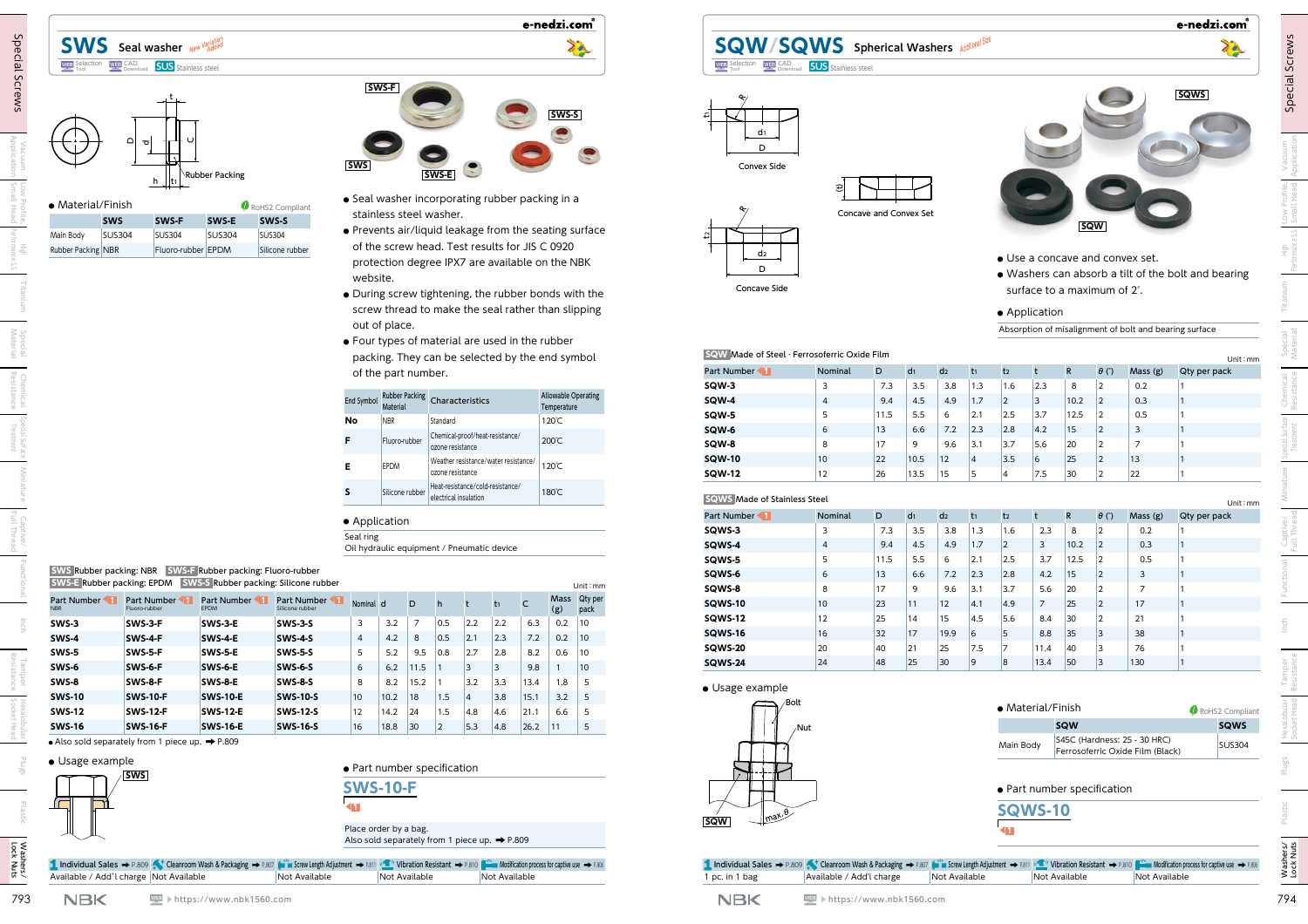# **SWF High Intensity Flat Washers**

#### Selection Tool **WEB** CAD (<sup>(2)</sup> Vibration resistant treatment





e-nedzi.com®

- **●** Flat washers for high intensity screws.
- **●** The surface area is twice or more of that of standard washers. Washers eliminate bolt looseness by preventing the sinking of the bearing surface.
- **●** For the connection of materials with low limits for bearing surface pressure such as aluminum and plastic.

#### **●** Application

| $\bullet$ Material/Finish |                                                                       | RoHS2 Compliant |
|---------------------------|-----------------------------------------------------------------------|-----------------|
|                           | <b>SWF</b>                                                            |                 |
| Main Body                 | SCM435 (Hardness 350 - 430 HV)<br>Ferrosoferric Oxide Coating (Black) |                 |

|                                | ത∣ ല      |                                      |                             | surface.                                       | • Flat washers for high intensity screws.           | • The surface area is twice or more of that of<br>standard washers. Washers eliminate bolt<br>looseness by preventing the sinking of the bearing<br>• For the connection of materials with low limits for<br>bearing surface pressure such as aluminum and | al B                  | اة<br>Washer  | ⊥t… ti<br>ᆔ | Plastic Disk         |                | screw heads.<br>• Application                         | attachment surface.         | attachment surfaces beautifully.<br>• The plastic disk prevents damage to the<br>Decoration, prevention of catching the screw head, | . Washers are for flat screws. They decorate<br>• Their smooth slanted shape prevents catching of<br>prevention of damage to the intended fastening material |
|--------------------------------|-----------|--------------------------------------|-----------------------------|------------------------------------------------|-----------------------------------------------------|------------------------------------------------------------------------------------------------------------------------------------------------------------------------------------------------------------------------------------------------------------|-----------------------|---------------|-------------|----------------------|----------------|-------------------------------------------------------|-----------------------------|-------------------------------------------------------------------------------------------------------------------------------------|--------------------------------------------------------------------------------------------------------------------------------------------------------------|
|                                |           |                                      |                             | plastic.<br>• Application<br>• Material/Finish | Prevention of bearing surface sinking and loosening | RoHS2 Compliant                                                                                                                                                                                                                                            |                       |               |             |                      |                | · Material/Finish<br>Main Body<br><b>Plastic Disk</b> |                             | <b>SWBS</b><br><b>SUS303</b>                                                                                                        | RoHS2 Compliant<br>Nylon 6 (White)                                                                                                                           |
|                                |           |                                      |                             | Main Body                                      | <b>SWF</b><br>SCM435 (Hardness 350 - 430 HV)        | Ferrosoferric Oxide Coating (Black)                                                                                                                                                                                                                        | Part Number<br>SWBS-4 | Nominal       | D<br>18     | $\mathsf{d}$<br> 4.3 | $D_1$<br>8.5   | t<br>$ 3\rangle$                                      | $t_1$<br>0.8                | Mass (g)<br>3.6                                                                                                                     | Unit: mm<br>Qty per pack                                                                                                                                     |
| Part Number                    | Nominal   | $\mathsf{d}$                         | D                           |                                                | Mass (g)                                            | Unit: mm<br>Qty per pack                                                                                                                                                                                                                                   | SWBS-5<br>SWBS-6      | 15<br>16      | 20<br>22    | 5.3<br>6.4           | 10.3<br>$12.3$ | $3.5$<br>$\overline{4}$                               |                             | 5<br>7.2                                                                                                                            |                                                                                                                                                              |
| SWF-6                          | 6         | $6.4^{+0.3}_{-0.3}$                  | $17 - \substack{0 \\ 0.43}$ | 3                                              | 5                                                   |                                                                                                                                                                                                                                                            | SWBS-8                | 8             | 26          | 8.4                  | 16.4           | 5                                                     |                             | $ 11\rangle$                                                                                                                        |                                                                                                                                                              |
| SWF-8                          | 8         | $8.4^{+0.3}_{-0.3}$                  | $23 - 0.52$                 |                                                | $ 11\rangle$                                        |                                                                                                                                                                                                                                                            | · Usage example       |               |             |                      |                |                                                       |                             |                                                                                                                                     |                                                                                                                                                              |
| <b>SWF-10</b>                  | 10        | $10.5^{+0.3}_{-0}$                   | $28 - 0.52$                 |                                                | 17                                                  |                                                                                                                                                                                                                                                            | For Decoration        |               |             |                      |                |                                                       |                             |                                                                                                                                     |                                                                                                                                                              |
| <b>SWF-12</b><br><b>SWF-16</b> | 12 <br>16 | $13^{+0.4}_{-0}$<br>$17^{+0.4}_{-0}$ | $35 - 0.52$<br>$45 - 0.62$  | 5<br>6                                         | 33 <br>64                                           |                                                                                                                                                                                                                                                            |                       |               |             |                      |                |                                                       |                             |                                                                                                                                     |                                                                                                                                                              |
|                                |           |                                      |                             |                                                |                                                     |                                                                                                                                                                                                                                                            |                       | $\circledast$ | <b>SWBS</b> |                      |                |                                                       |                             |                                                                                                                                     |                                                                                                                                                              |
|                                |           |                                      |                             | <b>SWF-8</b>                                   | · Part number specification                         |                                                                                                                                                                                                                                                            |                       |               |             |                      |                | SWBS-6                                                | • Part number specification |                                                                                                                                     |                                                                                                                                                              |
|                                |           |                                      |                             |                                                |                                                     |                                                                                                                                                                                                                                                            |                       |               |             |                      |                |                                                       |                             |                                                                                                                                     |                                                                                                                                                              |



**SWBS Bezel Washers**



- **●** Washers are for flat screws. They decorate attachment surfaces beautifully.
- **●** Their smooth slanted shape prevents catching of screw heads.
- **●** The plastic disk prevents damage to the attachment surface.

### **●** Application

| • Material/Finish | RoHS2 Compliant |
|-------------------|-----------------|
|                   | <b>SWBS</b>     |
| Main Body         | <b>SUS303</b>   |
| Plastic Disk      | Nylon 6 (White) |

|             |         |    |     |                |     |     |         | Unit: mm     |
|-------------|---------|----|-----|----------------|-----|-----|---------|--------------|
| Part Number | Nominal | D  | d   | D <sub>1</sub> |     | t1  | Mass(g) | Qty per pack |
| SWBS-4      | 4       | 18 | 4.3 | 8.5            | ۰   | 0.8 | 3.6     |              |
| SWBS-5      | پ       | 20 | 5.3 | 10.3           | 3.5 |     | ر       |              |
| SWBS-6      | O       | 22 | 6.4 | 12.3           | 4   |     | 7.2     |              |
| SWBS-8      | 8       | 26 | 8.4 | 16.4           | -   |     |         |              |



e-nedzi.com®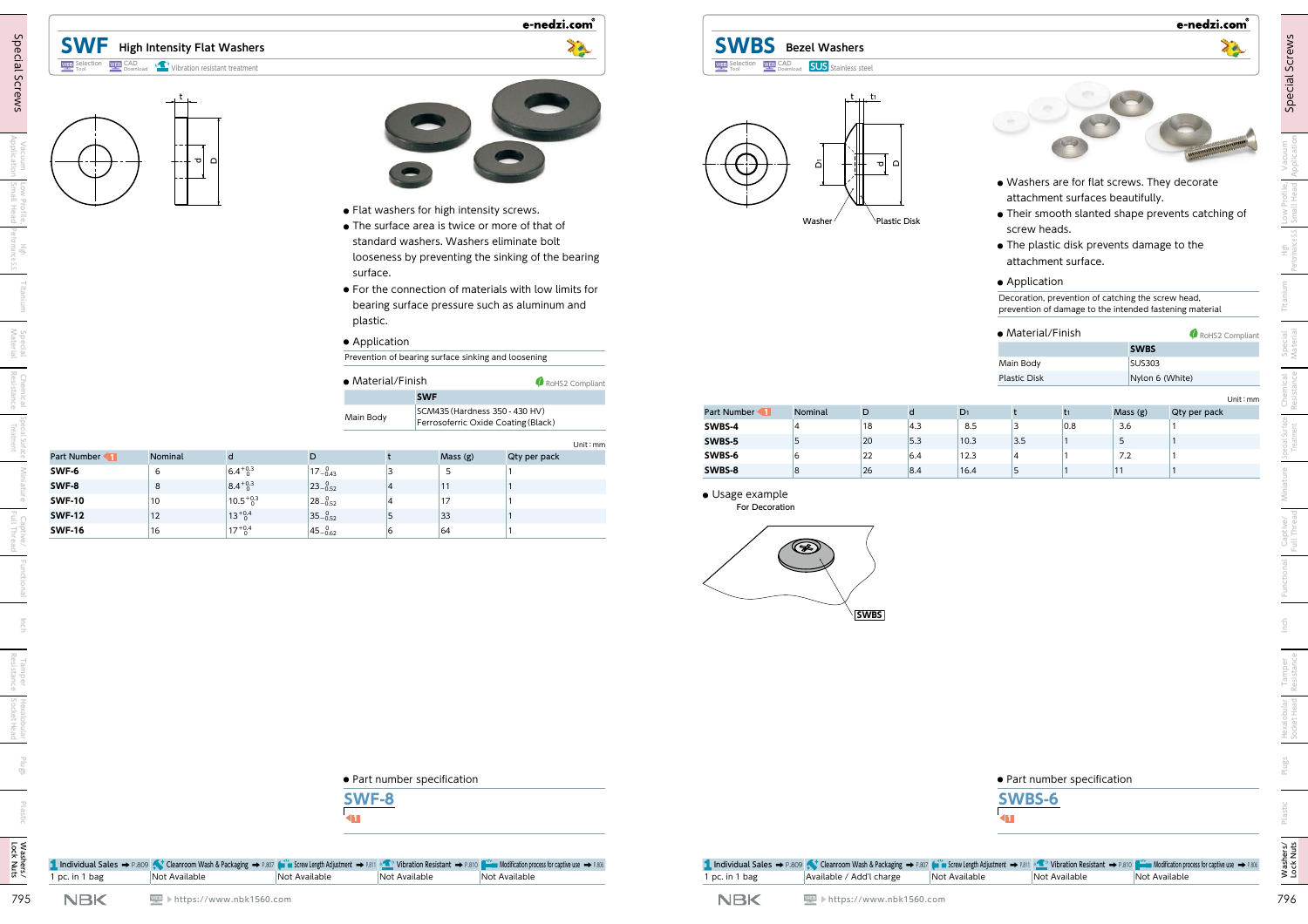# **SWUS Hex Lock Nuts** Download Vibration resistant treatment **SUS** Stainless steel





e-nedzi.com<sup>®</sup>

- **●** Nuts equipped with a high-performance mechanism of loosening prevention. For loosening caused by vibration.
- **●** Friction ring with very good restoration elasticity and heat resistance tighten the thread peak of the male thread from four sides. Effective for loosening prevention. The male thread is not damaged.
- **●** Glass fiber reinforced polyamide is used for the friction ring. Rings with heat resistance effectively prevent loosening under conditions up to 110 deg C. In addition, they are not affected by gasoline, alcohol, and oil.
- **●** The friction ring retains most of its effects even after repeated use.

#### **●** Application

| $\bullet$ Material/Finish | RoHS2 Compliant                  |
|---------------------------|----------------------------------|
|                           | <b>SWUS</b>                      |
| Main Body                 | <b>SUS304</b>                    |
| <b>Friction Ring</b>      | Glass Fiber Reinforced Polyamide |
|                           |                                  |

|                       |                 |    |               |    |         | Unit:mm                |
|-----------------------|-----------------|----|---------------|----|---------|------------------------|
| <b>Part Number 41</b> | M               | B  | $C$ (Approx.) |    | Mass(g) | $Qty*1$<br>per<br>pack |
| SWUS-M6               | M <sub>6</sub>  | 10 | 11.5          | ь  |         | 50                     |
| SWUS-M8               | M <sub>8</sub>  | 13 | 15            | 8  | 4.6     | 20                     |
| SWUS-M10              | M <sub>10</sub> | 17 | 19.6          | 10 | 11      | 10                     |
| SWUS-M12              | M <sub>12</sub> | 19 | 21.9          | 12 | 16      | 10                     |











#### **●** Application

|  |  |  | Protection of screw heads and dust countermeasure |
|--|--|--|---------------------------------------------------|
|--|--|--|---------------------------------------------------|

| • Material/Finish | RoHS2 Compliant     |
|-------------------|---------------------|
|                   | <b>SCC</b>          |
| Main Body         | Polyethylene (Gray) |

|                                                                                      |                                           |              | vibration.                        |                                                               | . Nuts equipped with a high-performance mechanism<br>of loosening prevention. For loosening caused by<br>• Friction ring with very good restoration elasticity<br>and heat resistance tighten the thread peak of the |                       |                                            |                  | • Application | Protection of screw heads and dust countermeasure |                             | screws from being clogged with foreign matter. |                        |
|--------------------------------------------------------------------------------------|-------------------------------------------|--------------|-----------------------------------|---------------------------------------------------------------|----------------------------------------------------------------------------------------------------------------------------------------------------------------------------------------------------------------------|-----------------------|--------------------------------------------|------------------|---------------|---------------------------------------------------|-----------------------------|------------------------------------------------|------------------------|
|                                                                                      |                                           |              |                                   |                                                               |                                                                                                                                                                                                                      |                       |                                            |                  |               |                                                   |                             |                                                |                        |
|                                                                                      |                                           |              |                                   |                                                               |                                                                                                                                                                                                                      |                       |                                            |                  |               |                                                   |                             |                                                |                        |
|                                                                                      |                                           |              |                                   |                                                               |                                                                                                                                                                                                                      |                       |                                            |                  |               | • Material/Finish                                 |                             |                                                |                        |
|                                                                                      |                                           |              |                                   |                                                               |                                                                                                                                                                                                                      |                       |                                            |                  |               |                                                   | <b>SCC</b>                  |                                                | RoHS2 Compliant        |
|                                                                                      |                                           |              |                                   |                                                               | male thread from four sides. Effective for loosening                                                                                                                                                                 |                       |                                            |                  | Main Body     |                                                   |                             | Polyethylene (Gray)                            |                        |
|                                                                                      |                                           |              |                                   | prevention. The male thread is not damaged.                   |                                                                                                                                                                                                                      |                       |                                            |                  |               |                                                   |                             |                                                | Unit: mn               |
|                                                                                      |                                           |              |                                   | • Glass fiber reinforced polyamide is used for the            | friction ring. Rings with heat resistance effectively<br>prevent loosening under conditions up to 110 deg C.                                                                                                         | Part Number           | Nominal of*2<br>Hex Socket Head Cap Screws | $d_1$            | $D_1$         | h                                                 | h <sub>1</sub>              | Mass (g)                                       | $Qty*1$<br>per<br>pack |
|                                                                                      |                                           |              |                                   | In addition, they are not affected by gasoline,               |                                                                                                                                                                                                                      | SCC-4                 | M <sub>5</sub>                             | 4.2              | 9             | 1.3                                               | $\vert$ 2.5                 | 0.1                                            | 20                     |
|                                                                                      |                                           |              | alcohol, and oil.                 |                                                               |                                                                                                                                                                                                                      | SCC-5                 | M <sub>6</sub>                             | 5.2              | $ 10\rangle$  | 1.4                                               | 3.1                         | 0.1                                            | $ 20\rangle$           |
|                                                                                      |                                           |              |                                   | • The friction ring retains most of its effects even          |                                                                                                                                                                                                                      | SCC-6<br>SCC-8        | M <sub>8</sub><br><b>M10</b>               | $6.2$<br>$8.2\,$ | $ 13\rangle$  | 1.5                                               | $\overline{4}$<br>$\vert$ 5 | 0.3<br> 0.4                                    | 20<br>$ 20\rangle$     |
|                                                                                      |                                           |              | after repeated use.               |                                                               |                                                                                                                                                                                                                      | <b>SCC-10</b>         | M <sub>12</sub>                            | 10.3             | 16 <br>18     | 1.6<br>1.8                                        | 6.4                         | 0.6                                            | 10                     |
|                                                                                      |                                           |              | • Application                     |                                                               |                                                                                                                                                                                                                      | <b>SCC-14</b>         | M <sub>16</sub>                            | 14.4             | 24            | 2.2                                               | 7                           | 0.9                                            | $ 10\rangle$           |
|                                                                                      |                                           |              | Loosening Prevention              |                                                               |                                                                                                                                                                                                                      | <b>SCC-17</b>         | M20                                        | 17.4             | 30            | 2.5                                               | $\vert$ 9                   | 1.2                                            | 10                     |
| Part Number<br>M                                                                     | B                                         | C(Approx.)   | Main Body<br><b>Friction Ring</b> | <b>SUS304</b><br>Glass Fiber Reinforced Polyamide<br>Mass (g) | Unit: mm<br>$Qty*1$<br>per<br>pack                                                                                                                                                                                   | · Usage example<br>は上 | SCC∣<br>Hex Socket Head Cap Screw          |                  |               |                                                   |                             |                                                |                        |
| SWUS-M6<br>M <sub>6</sub>                                                            | 10 <sup>°</sup>                           | 11.5         | 6                                 | $\overline{2}$                                                | 50                                                                                                                                                                                                                   |                       |                                            |                  |               |                                                   |                             |                                                |                        |
| SWUS-M8<br>M <sub>8</sub>                                                            | $ 13\rangle$                              | 15           | 8                                 | 4.6                                                           | 20                                                                                                                                                                                                                   |                       |                                            |                  |               |                                                   |                             |                                                |                        |
| SWUS-M10<br>SWUS-M12                                                                 | <b>M10</b><br>17<br>M <sub>12</sub><br>19 | 19.6<br>21.9 | 10<br>12                          | 11<br>16                                                      | 10<br>10                                                                                                                                                                                                             |                       |                                            |                  |               |                                                   |                             |                                                |                        |
| *1: Also sold separately from 1 piece up. → P.809                                    |                                           |              |                                   |                                                               |                                                                                                                                                                                                                      |                       |                                            |                  |               |                                                   |                             |                                                |                        |
| • Related Products<br><b>SWUT</b> Hexagon Lock Nut<br>made of titanium is available. |                                           |              | <b>SWUS-M8</b>                    | · Part number specification                                   |                                                                                                                                                                                                                      |                       |                                            |                  | <b>SCC-10</b> |                                                   | • Part number specification |                                                |                        |
| $\rightarrow$ P.642                                                                  |                                           |              | Order in number of packs.         | Also sold separately from 1 piece up. > P.809                 |                                                                                                                                                                                                                      |                       |                                            |                  |               | Order in number of packs.                         |                             | Also sold separately from 1 piece up. → P.809  |                        |